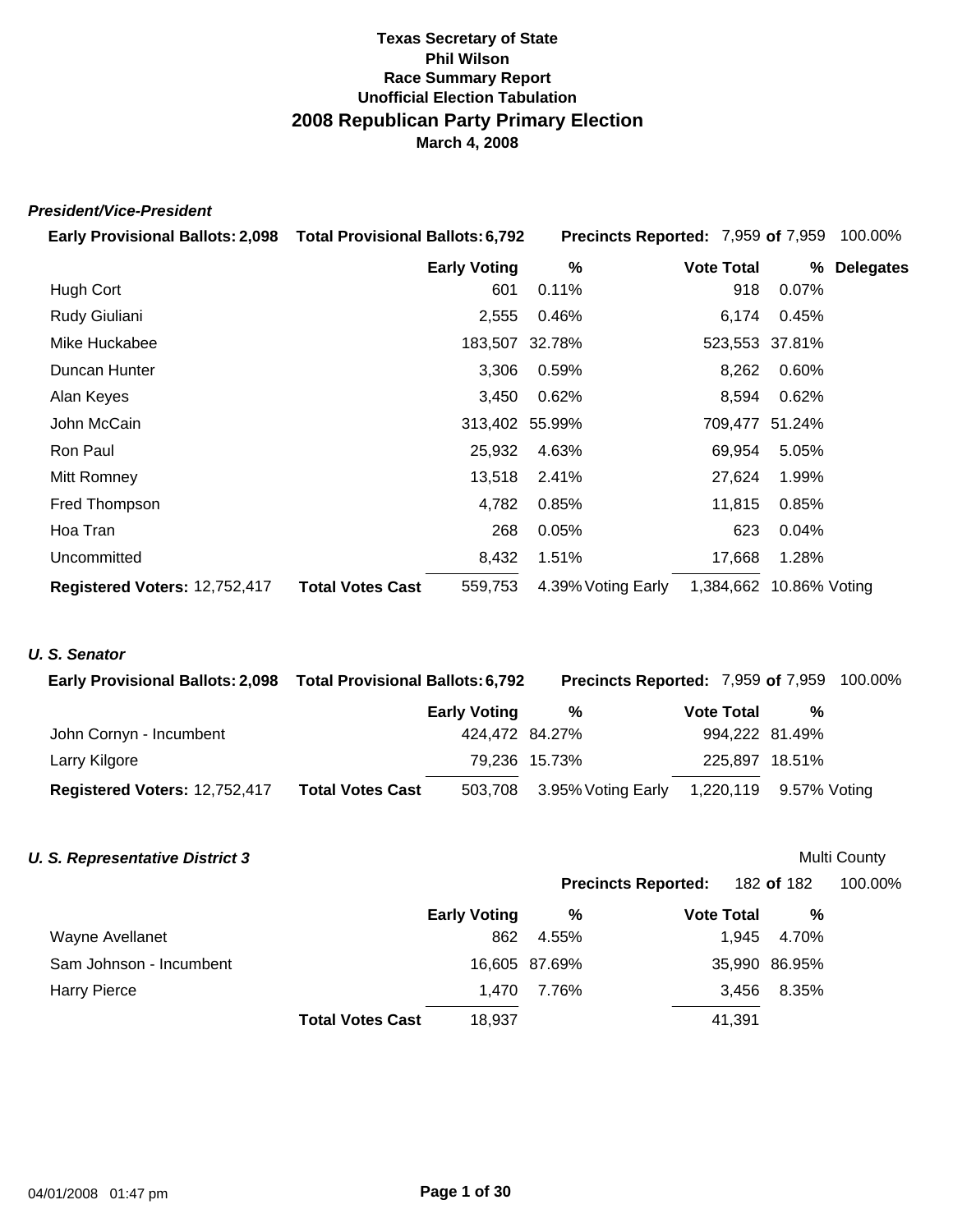| <b>U. S. Representative District 4</b> |                                   |               |                            |               | Multi County |
|----------------------------------------|-----------------------------------|---------------|----------------------------|---------------|--------------|
|                                        |                                   |               | <b>Precincts Reported:</b> | 329 of 329    | 100.00%      |
|                                        | <b>Early Voting</b>               | %             | <b>Vote Total</b>          | %             |              |
| Gene Christensen                       | 1,979                             | 10.03%        | 5,556                      | 9.66%         |              |
| Kevin George                           | 1.069                             | 5.42%         | 3,035                      | 5.28%         |              |
| Ralph M. Hall - Incumbent              |                                   | 14.084 71.41% |                            | 42,212 73.37% |              |
| Joshua Kowert                          | 280                               | 1.42%         | 857                        | 1.49%         |              |
| Kathy Seei                             |                                   | 2.310 11.71%  |                            | 5,870 10.20%  |              |
|                                        | <b>Total Votes Cast</b><br>19,722 |               | 57,530                     |               |              |

# **U. S. Representative District 14**

**Precincts Reported:** 269 **of** 269 100.00%

|                      |                         | <b>Early Voting</b> | %             | <b>Vote Total</b> | %             |
|----------------------|-------------------------|---------------------|---------------|-------------------|---------------|
| Ron Paul - Incumbent |                         |                     | 16,951 68.14% |                   | 37,220 70.18% |
| W. Chris Peden       |                         |                     | 7,926 31.86%  |                   | 15,813 29.82% |
|                      | <b>Total Votes Cast</b> | 24.877              |               | 53,033            |               |

# **U. S. Representative District 18 U. S. Representative District 18**

|               |                         |                     | <b>Precincts Reported: 209 of 209</b> |                   |              | 100.00% |
|---------------|-------------------------|---------------------|---------------------------------------|-------------------|--------------|---------|
|               |                         | <b>Early Voting</b> | %                                     | <b>Vote Total</b> | %            |         |
| TJ Baker Holm |                         |                     | 603 23.35%                            |                   | 1,533 21.44% |         |
| John Faulk    |                         |                     | 1,979 76.65%                          |                   | 5,617 78.56% |         |
|               | <b>Total Votes Cast</b> | 2,582               |                                       | 7,150             |              |         |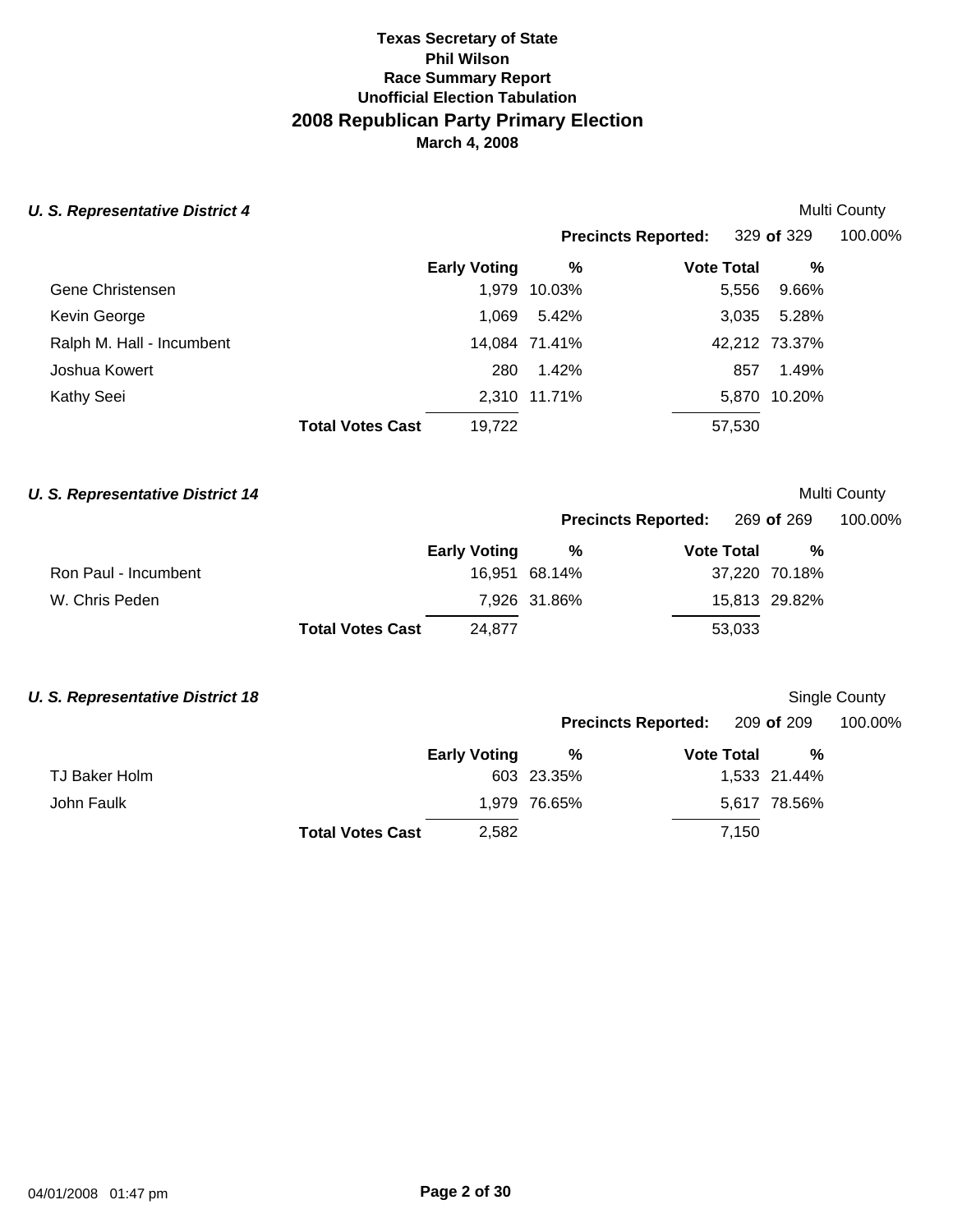### **U. S. Representative District 22 Multi County County Act 20 August 22 Multi County August 22**

|                             |                         |                     |              |                            |               | IVIUILI VUUILLY |
|-----------------------------|-------------------------|---------------------|--------------|----------------------------|---------------|-----------------|
|                             |                         |                     |              | <b>Precincts Reported:</b> | 214 of 214    | 100.00%         |
|                             |                         | <b>Early Voting</b> | %            | <b>Vote Total</b>          | %             |                 |
| Kevyn Bazzy                 |                         | 370                 | 1.47%        | 879                        | 1.57%         |                 |
| Cynthia Dunbar              |                         | 897                 | 3.56%        | 2,114                      | 3.77%         |                 |
| Dean Hrbacek                |                         |                     | 2,596 10.31% |                            | 5,864 10.45%  |                 |
| <b>Brian Klock</b>          |                         | 393                 | 1.56%        | 992                        | 1.77%         |                 |
| John Manlove                |                         |                     | 3,084 12.25% |                            | 8,388 14.95%  |                 |
| Pete Olson                  |                         |                     | 5,962 23.68% |                            | 11,630 20.72% |                 |
| <b>Ryan Rowley</b>          |                         | 172                 | 0.68%        | 424                        | 0.76%         |                 |
| <b>Shelley Sekula Gibbs</b> |                         |                     | 6,972 27.69% |                            | 16,681 29.72% |                 |
| Jim Squier                  |                         | 541                 | 2.15%        | 989                        | 1.76%         |                 |
| <b>Robert Talton</b>        |                         |                     | 4,194 16.66% |                            | 8,163 14.54%  |                 |
|                             | <b>Total Votes Cast</b> | 25,181              |              | 56,124                     |               |                 |
|                             |                         |                     |              |                            |               |                 |

# **U. S. Representative District 23** and the set of the set of the set of the set of the set of the Multi County

|               |                         |                     |              | <b>Precincts Reported:</b><br>263 <b>of</b> 263 |               | 100.00% |
|---------------|-------------------------|---------------------|--------------|-------------------------------------------------|---------------|---------|
|               |                         | <b>Early Voting</b> | %            | <b>Vote Total</b>                               | %             |         |
| Quico Canseco |                         |                     | 5,446 37.14% |                                                 | 11,516 38.45% |         |
| Lyle Larson   |                         |                     | 9,216 62.86% |                                                 | 18,432 61.55% |         |
|               | <b>Total Votes Cast</b> | 14.662              |              | 29,948                                          |               |         |

# **U. S. Representative District 27** and the set of the set of the set of the set of the Multi County

|                      |                         |                     |              | <b>Precincts Reported:</b> 219 of 219 |              | 100.00% |
|----------------------|-------------------------|---------------------|--------------|---------------------------------------|--------------|---------|
|                      |                         | <b>Early Voting</b> | %            | <b>Vote Total</b>                     | %            |         |
| George Benavidez     |                         |                     | 2,854 43.56% |                                       | 7,122 43.88% |         |
| William Willie Vaden |                         |                     | 3,698 56.44% |                                       | 9,110 56.12% |         |
|                      | <b>Total Votes Cast</b> | 6,552               |              | 16,232                                |              |         |
|                      |                         |                     |              |                                       |              |         |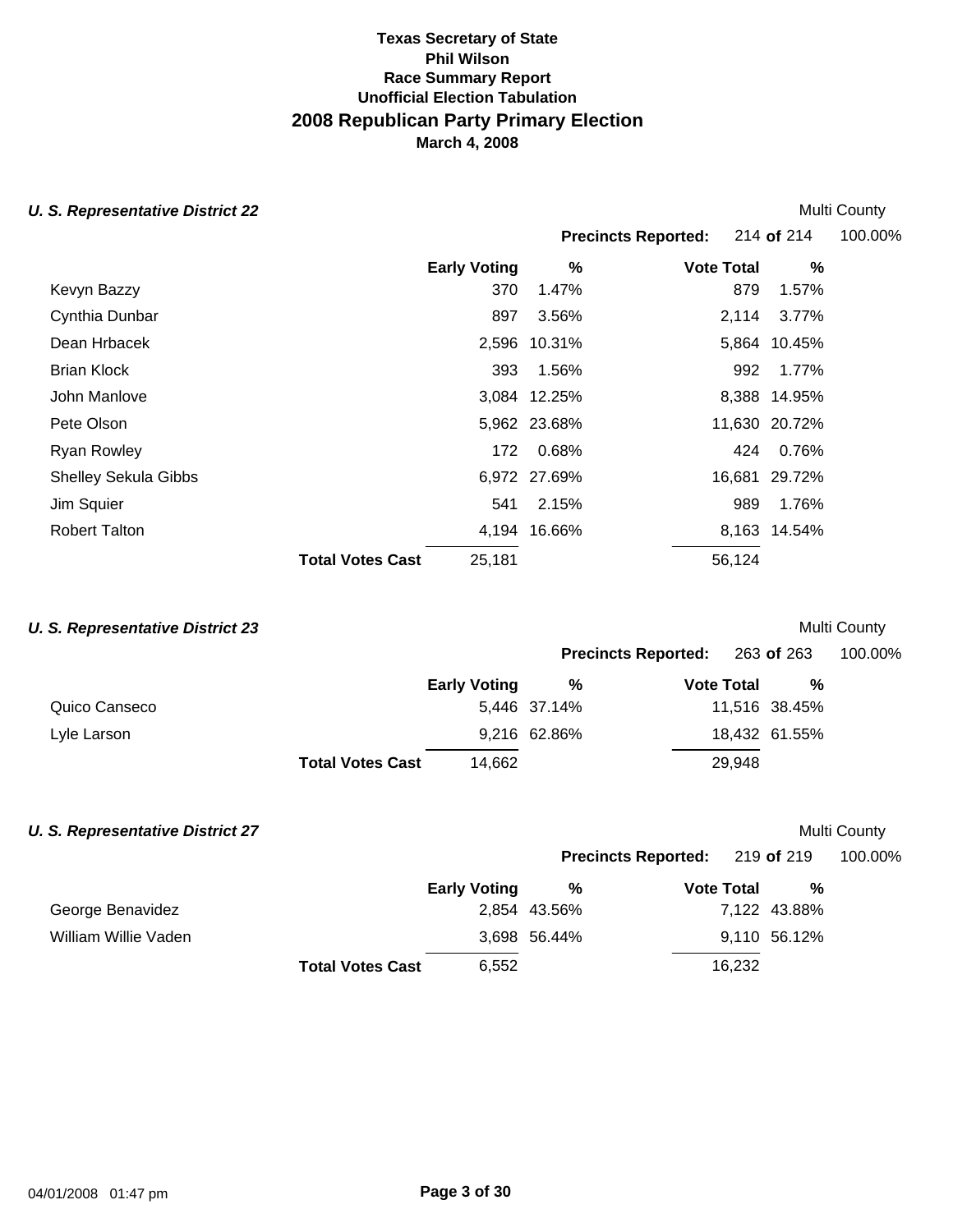| <b>Railroad Commissioner</b>                                       |                                         |                     |                                                   |                   |              |         |
|--------------------------------------------------------------------|-----------------------------------------|---------------------|---------------------------------------------------|-------------------|--------------|---------|
| <b>Early Provisional Ballots: 2,098</b>                            | <b>Total Provisional Ballots: 6,792</b> |                     | Precincts Reported: 7,959 of 7,959                |                   |              | 100.00% |
|                                                                    |                                         | <b>Early Voting</b> | $\%$                                              | <b>Vote Total</b> | %            |         |
| Michael L. Williams - Incumbent                                    |                                         | 406,426 100.00%     |                                                   | 987,520 100.00%   |              |         |
| Registered Voters: 12,752,417                                      | <b>Total Votes Cast</b>                 | 406,426             | 3.19% Voting Early                                | 987,520           | 7.74% Voting |         |
| <b>Chief Justice, Supreme Court</b>                                |                                         |                     |                                                   |                   |              |         |
| <b>Early Provisional Ballots: 2,098</b>                            | <b>Total Provisional Ballots: 6,792</b> |                     | <b>Precincts Reported: 7,959 of 7,959 100.00%</b> |                   |              |         |
|                                                                    |                                         | <b>Early Voting</b> | $\%$                                              | <b>Vote Total</b> | %            |         |
| Wallace B. Jefferson - Incumbent                                   |                                         | 396,603 100.00%     |                                                   | 962,479 100.00%   |              |         |
| Registered Voters: 12,752,417                                      | <b>Total Votes Cast</b>                 | 396,603             | 3.11% Voting Early                                | 962,479           | 7.55% Voting |         |
| Justice, Supreme Court, Place 7                                    |                                         |                     |                                                   |                   |              |         |
| <b>Early Provisional Ballots: 2,098</b>                            | <b>Total Provisional Ballots: 6,792</b> |                     | Precincts Reported: 7,959 of 7,959                |                   |              | 100.00% |
|                                                                    |                                         | <b>Early Voting</b> | $\%$                                              | <b>Vote Total</b> | %            |         |
| Dale Wainwright - Incumbent                                        |                                         | 393,555 100.00%     |                                                   | 956,364 100.00%   |              |         |
| Registered Voters: 12,752,417                                      | <b>Total Votes Cast</b>                 | 393,555             | 3.09% Voting Early                                | 956,364           | 7.50% Voting |         |
| Justice, Supreme Court, Place 8                                    |                                         |                     |                                                   |                   |              |         |
| <b>Early Provisional Ballots: 2,098</b>                            | <b>Total Provisional Ballots: 6,792</b> |                     | <b>Precincts Reported: 7,959 of 7,959 100.00%</b> |                   |              |         |
|                                                                    |                                         | <b>Early Voting</b> | $\%$                                              | <b>Vote Total</b> | $\%$         |         |
| Phil Johnson - Incumbent                                           |                                         | 391,746 100.00%     |                                                   | 951,500 100.00%   |              |         |
| Registered Voters: 12,752,417                                      | <b>Total Votes Cast</b>                 | 391,746             | 3.07% Voting Early                                | 951,500           | 7.46% Voting |         |
| Judge, Court of Criminal Appeals Place 3                           |                                         |                     |                                                   |                   |              |         |
| Early Provisional Ballots: 2,098  Total Provisional Ballots: 6,792 |                                         |                     | Precincts Reported: 7,959 of 7,959                |                   |              | 100.00% |
|                                                                    |                                         | <b>Early Voting</b> | $\%$                                              | <b>Vote Total</b> | $\%$         |         |
| Tom Price - Incumbent                                              |                                         | 391,472 100.00%     |                                                   | 950,575 100.00%   |              |         |

**Registered Voters:** 12,752,417 **Total Votes Cast** 391,472 3.07% Voting Early 950,575 7.45% Voting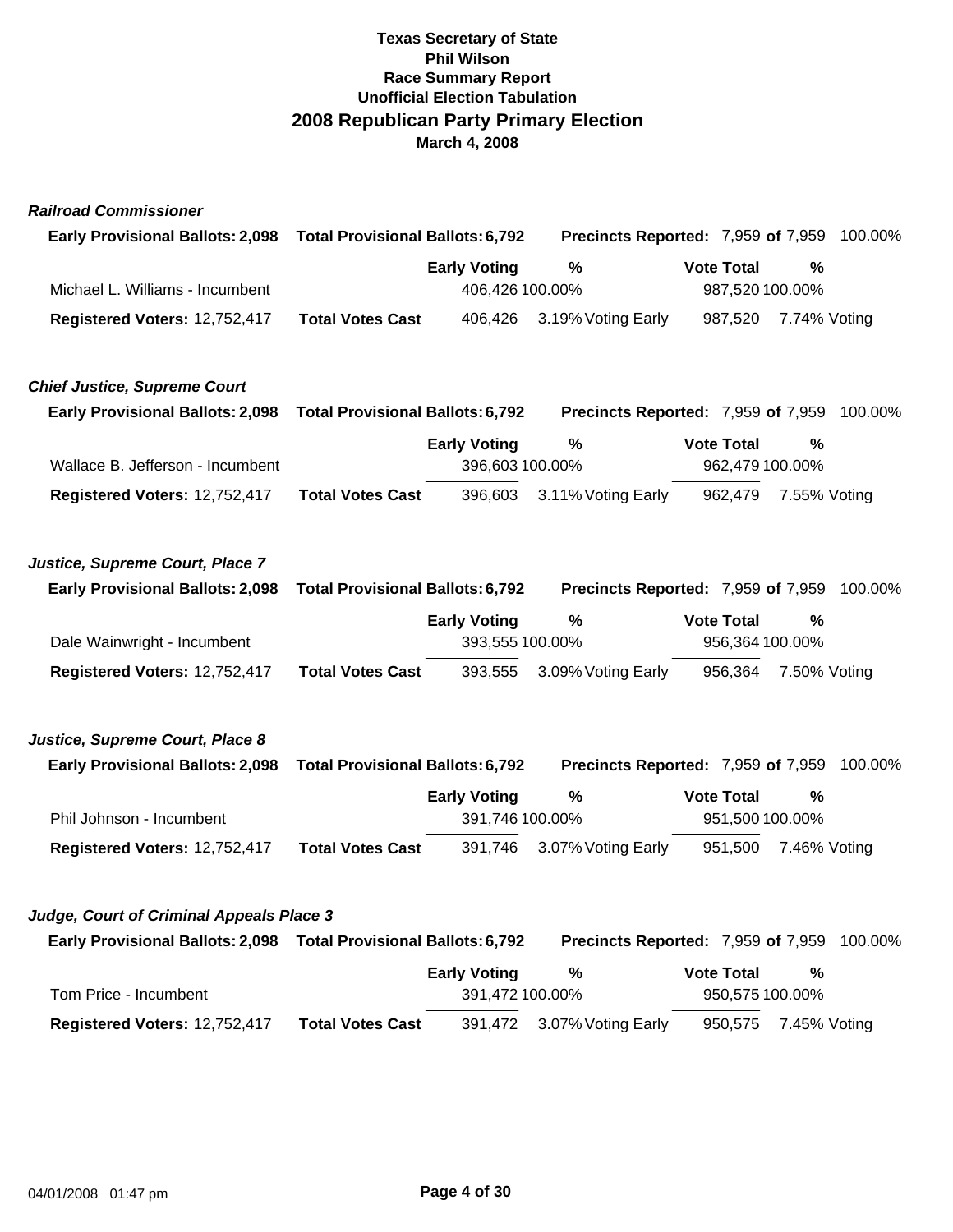|  | Judge, Court of Criminal Appeals Place 4 |  |
|--|------------------------------------------|--|
|  |                                          |  |

| <b>Early Provisional Ballots: 2,098</b> | <b>Total Provisional Ballots: 6,792</b> |                            |                   | <b>Precincts Reported: 7,959 of 7,959 100.00%</b> |  |
|-----------------------------------------|-----------------------------------------|----------------------------|-------------------|---------------------------------------------------|--|
|                                         | <b>Early Voting</b>                     | %                          | <b>Vote Total</b> | %                                                 |  |
| <b>Robert Francis</b>                   |                                         | 129,352 31.76%             |                   | 309,621 31.38%                                    |  |
| Paul Womack - Incumbent                 |                                         | 277,927 68.24%             | 677,045 68.62%    |                                                   |  |
| Registered Voters: 12,752,417           | <b>Total Votes Cast</b>                 | 407,279 3.19% Voting Early |                   | 986,666 7.74% Voting                              |  |

| Judge, Court of Criminal Appeals Place 9 |  |
|------------------------------------------|--|
|------------------------------------------|--|

| <b>Early Provisional Ballots: 2,098</b> | <b>Total Provisional Ballots: 6,792</b> |                     | Precincts Reported: 7,959 of 7,959 |                      |   | 100.00% |
|-----------------------------------------|-----------------------------------------|---------------------|------------------------------------|----------------------|---|---------|
|                                         |                                         | <b>Early Voting</b> | %                                  | <b>Vote Total</b>    | % |         |
| Cathy Cochran - Incumbent               |                                         | 384,808 100.00%     |                                    | 933,553 100.00%      |   |         |
| Registered Voters: 12,752,417           | <b>Total Votes Cast</b>                 |                     | 384,808 3.02% Voting Early         | 933,553 7.32% Voting |   |         |

| <b>Member, State Board of Education, District 11</b> |                     |               |                            |               | Multi County |
|------------------------------------------------------|---------------------|---------------|----------------------------|---------------|--------------|
|                                                      |                     |               | <b>Precincts Reported:</b> | 572 of 572    | 100.00%      |
|                                                      | <b>Early Voting</b> | %             | <b>Vote Total</b>          | %             |              |
| Patricia "Pat" Hardy - Incumbent                     |                     | 22.251 59.55% |                            | 58,867 59.09% |              |
| <b>Barney Maddox</b>                                 |                     | 15.115 40.45% |                            | 40,761 40.91% |              |
| <b>Total Votes Cast</b>                              | 37,366              |               | 99,628                     |               |              |

| <b>State Senator, District 4</b> |                         |                     |               |                            |        |               | Multi County |
|----------------------------------|-------------------------|---------------------|---------------|----------------------------|--------|---------------|--------------|
|                                  |                         |                     |               | <b>Precincts Reported:</b> |        | 238 of 238    | 100.00%      |
|                                  |                         | <b>Early Voting</b> | %             | <b>Vote Total</b>          |        | %             |              |
| Michael Galloway                 |                         |                     | 6,996 38.72%  |                            |        | 17,405 39.50% |              |
| Tommy Williams - Incumbent       |                         |                     | 11,073 61.28% |                            |        | 26,656 60.50% |              |
|                                  | <b>Total Votes Cast</b> | 18,069              |               |                            | 44,061 |               |              |
|                                  |                         |                     |               |                            |        |               |              |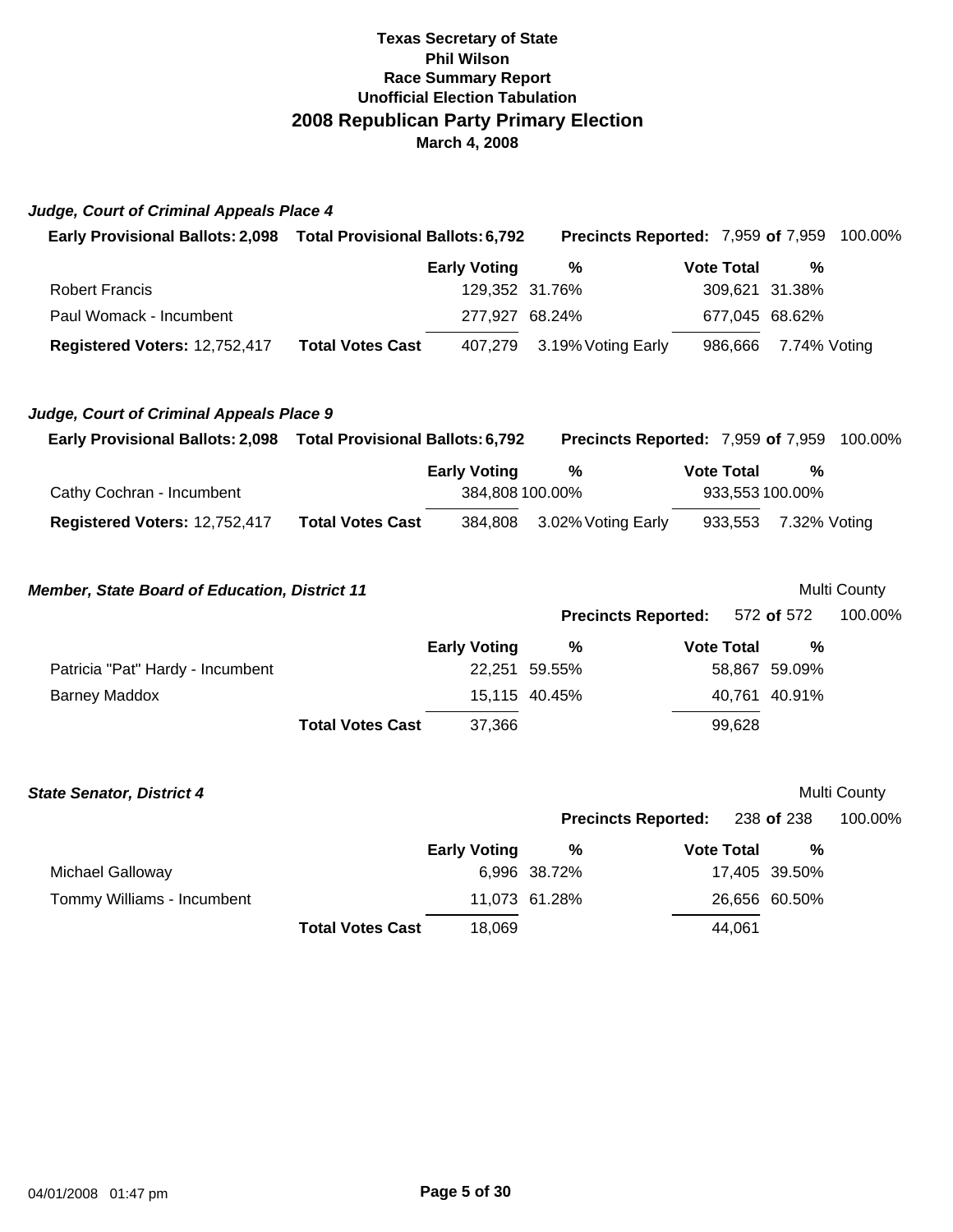| <b>State Senator, District 30</b>       |                         |                     |                            |                   |               | Multi County  |
|-----------------------------------------|-------------------------|---------------------|----------------------------|-------------------|---------------|---------------|
|                                         |                         |                     | <b>Precincts Reported:</b> |                   | 343 of 343    | 100.00%       |
|                                         |                         | <b>Early Voting</b> | %                          | <b>Vote Total</b> | %             |               |
| Craig Estes - Incumbent                 |                         |                     | 15,720 69.34%              |                   | 41,634 68.87% |               |
| Charles R. Stafford                     |                         |                     | 6,951 30.66%               |                   | 18,820 31.13% |               |
|                                         | <b>Total Votes Cast</b> | 22,671              |                            | 60,454            |               |               |
| <b>State Representative District 4</b>  |                         |                     |                            |                   |               | Multi County  |
|                                         |                         |                     | <b>Precincts Reported:</b> |                   | 74 of 74      | 100.00%       |
|                                         |                         | <b>Early Voting</b> | %                          | <b>Vote Total</b> | %             |               |
| Betty Brown - Incumbent                 |                         |                     | 3,692 56.08%               |                   | 8,768 51.88%  |               |
| <b>Wade Gent</b>                        |                         |                     | 2,891 43.92%               |                   | 8,133 48.12%  |               |
|                                         | <b>Total Votes Cast</b> | 6,583               |                            | 16,901            |               |               |
| <b>State Representative District 8</b>  |                         |                     |                            |                   |               | Multi County  |
|                                         |                         |                     | <b>Precincts Reported:</b> |                   | 99 of 99      | 100.00%       |
|                                         |                         | <b>Early Voting</b> | %                          | <b>Vote Total</b> | %             |               |
| Byron Cook - Incumbent                  |                         |                     | 2,345 76.48%               |                   | 6,466 69.01%  |               |
| <b>Bobby Vickery</b>                    |                         |                     | 721 23.52%                 |                   | 2,904 30.99%  |               |
|                                         | <b>Total Votes Cast</b> | 3,066               |                            | 9,370             |               |               |
| <b>State Representative District 26</b> |                         |                     |                            |                   |               | Single County |
|                                         |                         |                     | <b>Precincts Reported:</b> |                   | 51 of 51      | 100.00%       |
|                                         |                         | <b>Early Voting</b> | %                          | <b>Vote Total</b> | $\%$          |               |
| Charlie Howard - Incumbent              |                         |                     | 3,995 62.21%               |                   | 8,781 64.55%  |               |
| Norm D. Ley                             |                         | 238                 | 3.71%                      | 580               | 4.26%         |               |
| Paula Stansell                          |                         |                     | 2,189 34.09%               |                   | 4,242 31.18%  |               |
|                                         | <b>Total Votes Cast</b> | 6,422               |                            | 13,603            |               |               |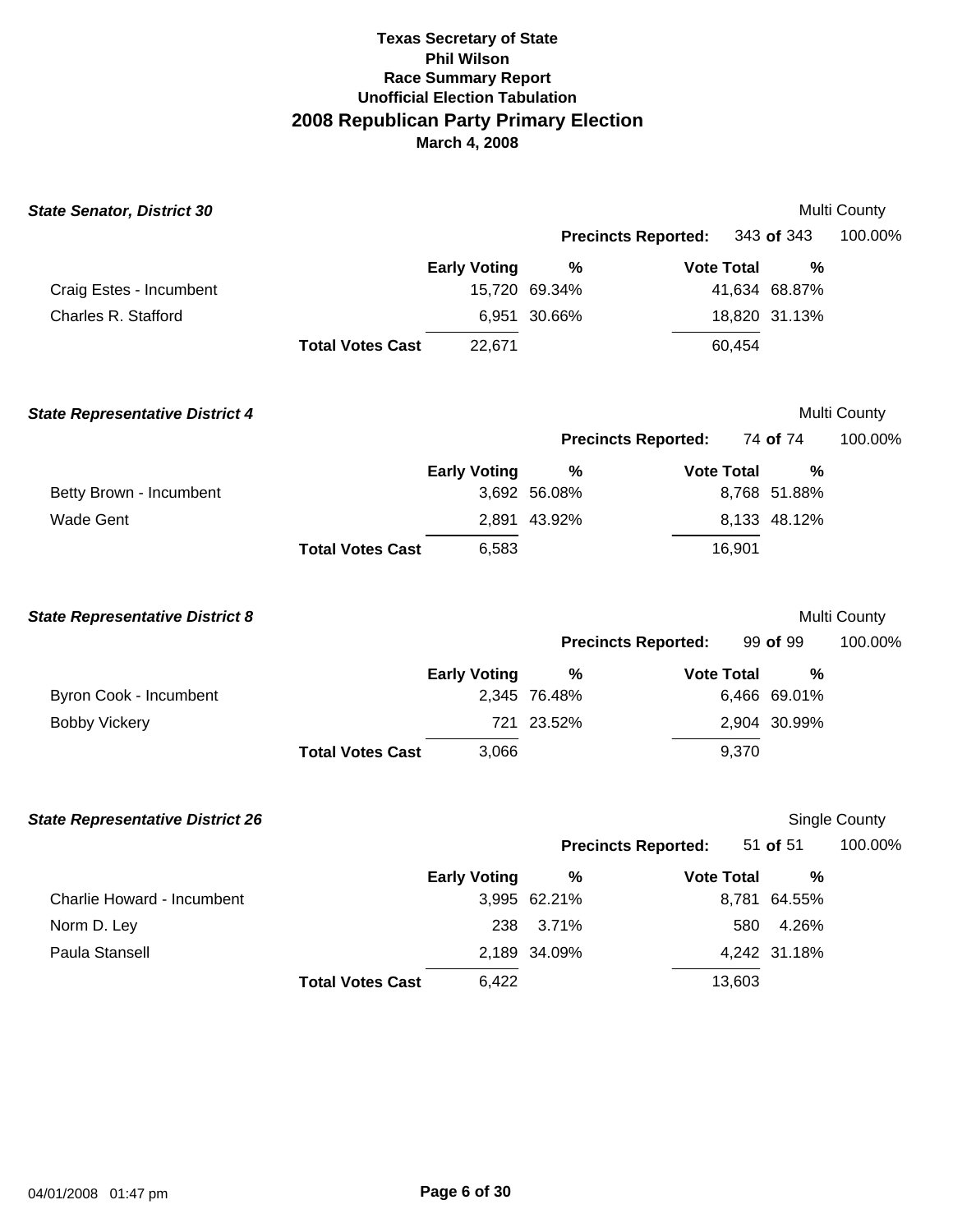| <b>State Representative District 29</b> |                         |                     |                 |                            |                   | Multi County  |
|-----------------------------------------|-------------------------|---------------------|-----------------|----------------------------|-------------------|---------------|
|                                         |                         |                     |                 | <b>Precincts Reported:</b> | 51 of 51          | 100.00%       |
|                                         |                         | <b>Early Voting</b> | $\%$            | <b>Vote Total</b>          | %                 |               |
| Gary W. Bucek                           |                         |                     | 1,136 20.33%    |                            | 2,718 24.21%      |               |
| Craig Kelsay                            |                         |                     | 950 17.00%      |                            | 1,871 16.66%      |               |
| Randy Weber                             |                         |                     | 3,503 62.68%    |                            | 6,639 59.13%      |               |
|                                         | <b>Total Votes Cast</b> | 5,589               |                 | 11,228                     |                   |               |
| <b>State Representative District 48</b> |                         |                     |                 |                            |                   | Single County |
|                                         |                         |                     |                 | <b>Precincts Reported:</b> | 39 of 39          | 100.00%       |
|                                         |                         | <b>Early Voting</b> | $\%$            | <b>Vote Total</b>          | %                 |               |
| Joe Donnelly, Dr.                       |                         |                     | 1,392 36.34%    |                            | 3,066 38.06%      |               |
| Pamela Waggoner                         |                         |                     | 2,438 63.66%    |                            | 4,989 61.94%      |               |
|                                         | <b>Total Votes Cast</b> | 3,830               |                 | 8,055                      |                   |               |
| <b>State Representative District 52</b> |                         |                     |                 |                            |                   | Single County |
|                                         |                         |                     |                 | <b>Precincts Reported:</b> | 49 of 49          | 100.00%       |
|                                         |                         | <b>Early Voting</b> | $\%$            | <b>Vote Total</b>          | %                 |               |
| <b>Bryan Daniel</b>                     |                         |                     | 1,360 31.69%    |                            | 3,102 29.99%      |               |
| John Gordon                             |                         |                     | 1,216 28.33%    |                            | 3,019 29.19%      |               |
| Dee Hobbs                               |                         |                     | 1,337 31.15%    |                            | 3,285 31.76%      |               |
| Vivian Sullivan                         |                         | 379                 | 8.83%           | 938                        | 9.07%             |               |
|                                         | <b>Total Votes Cast</b> | 4,292               |                 | 10,344                     |                   |               |
| <b>State Representative District 55</b> |                         |                     |                 |                            |                   | Single County |
|                                         |                         |                     |                 | <b>Precincts Reported:</b> | 34 of 34          | 100.00%       |
| John Alaniz                             |                         | <b>Early Voting</b> | %<br>720 11.55% | <b>Vote Total</b>          | %<br>1,763 12.37% |               |
| <b>Mike Pearce</b>                      |                         |                     | 1,121 17.99%    |                            | 2,907 20.40%      |               |
| <b>Ralph Sheffield</b>                  |                         |                     | 1,928 30.94%    |                            | 4,433 31.11%      |               |
| Martha Tyroch                           |                         |                     | 2,463 39.52%    |                            | 5,147 36.12%      |               |
|                                         | <b>Total Votes Cast</b> | 6,232               |                 | 14,250                     |                   |               |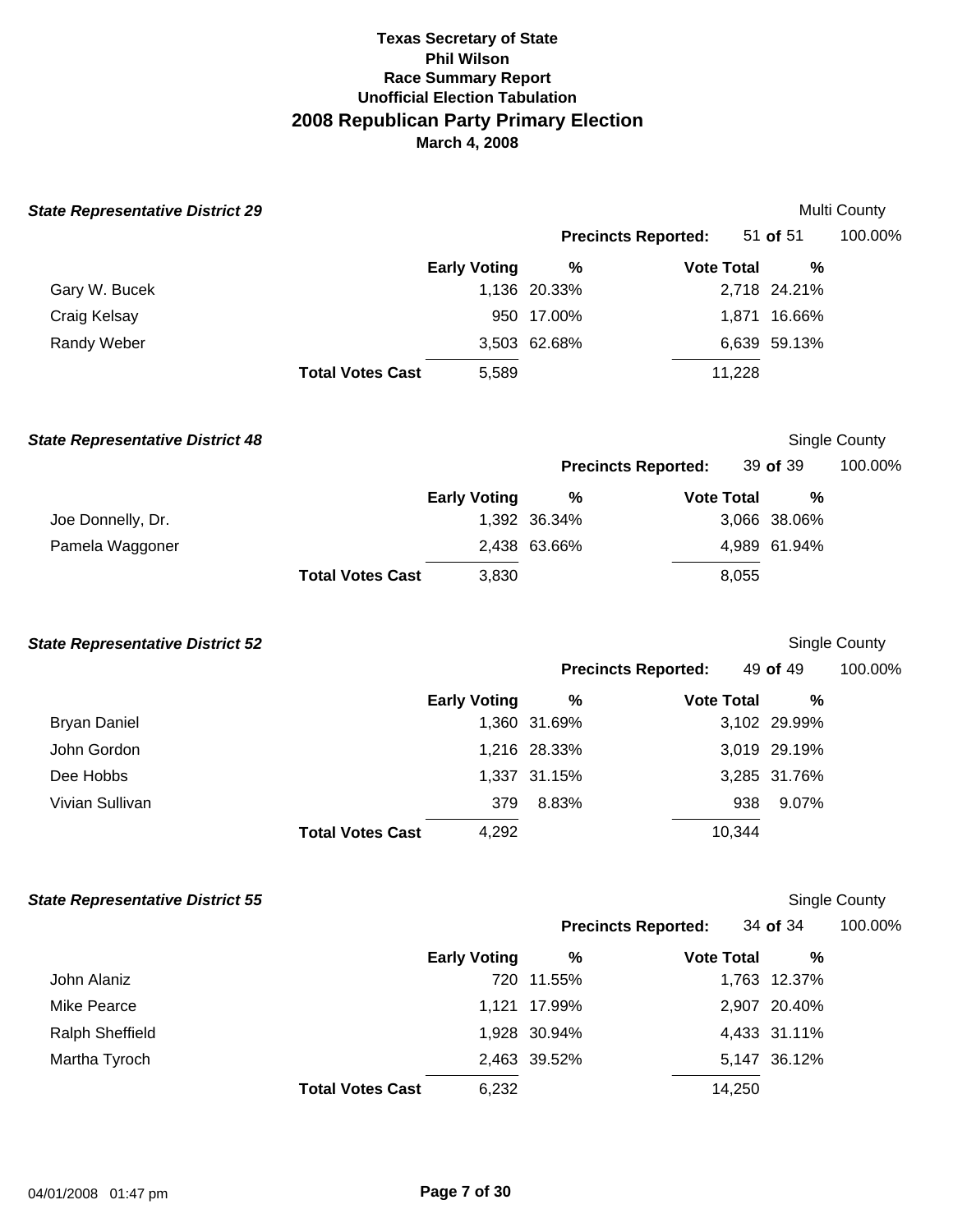| <b>State Representative District 56</b> |                         |                     |                            |                   |               | Single County        |
|-----------------------------------------|-------------------------|---------------------|----------------------------|-------------------|---------------|----------------------|
|                                         |                         |                     | <b>Precincts Reported:</b> |                   | 56 of 56      | 100.00%              |
|                                         |                         | <b>Early Voting</b> | %                          | <b>Vote Total</b> | %             |                      |
| Charles "Doc" Anderson - Incumbent      |                         |                     | 3,521 64.80%               |                   | 10,030 63.55% |                      |
| Jonathan Sibley                         |                         |                     | 1,913 35.20%               |                   | 5,753 36.45%  |                      |
|                                         | <b>Total Votes Cast</b> | 5,434               |                            | 15,783            |               |                      |
| <b>State Representative District 61</b> |                         |                     |                            |                   |               | Multi County         |
|                                         |                         |                     | <b>Precincts Reported:</b> |                   | 67 of 67      | 100.00%              |
|                                         |                         | <b>Early Voting</b> | $\frac{9}{6}$              | <b>Vote Total</b> | $\frac{0}{0}$ |                      |
| Phil King - Incumbent                   |                         |                     | 5,111 64.00%               |                   | 13,460 65.46% |                      |
| Joe Tison                               |                         |                     | 2,875 36.00%               |                   | 7,103 34.54%  |                      |
|                                         | <b>Total Votes Cast</b> | 7,986               |                            | 20,563            |               |                      |
| <b>State Representative District 67</b> |                         |                     |                            |                   |               | <b>Single County</b> |
|                                         |                         |                     | <b>Precincts Reported:</b> |                   | 35 of 35      | 100.00%              |
|                                         |                         | <b>Early Voting</b> | %                          | <b>Vote Total</b> | %             |                      |
| Jon Cole                                |                         |                     | 1,677 48.93%               |                   | 3,554 48.26%  |                      |
| Jerry Madden - Incumbent                |                         |                     | 1,750 51.07%               |                   | 3,811 51.74%  |                      |
|                                         | <b>Total Votes Cast</b> | 3,427               |                            | 7,365             |               |                      |
| <b>State Representative District 73</b> |                         |                     |                            |                   |               | Multi County         |
|                                         |                         |                     | <b>Precincts Reported:</b> |                   | 56 of 56      | 100.00%              |
|                                         |                         | <b>Early Voting</b> | $\frac{9}{6}$              | <b>Vote Total</b> | %             |                      |
| Nathan Macias - Incumbent               |                         |                     | 6,168 47.89%               |                   | 14,643 49.94% |                      |
| Doug Miller                             |                         |                     | 6,711 52.11%               |                   | 14,681 50.06% |                      |
|                                         | <b>Total Votes Cast</b> | 12,879              |                            | 29,324            |               |                      |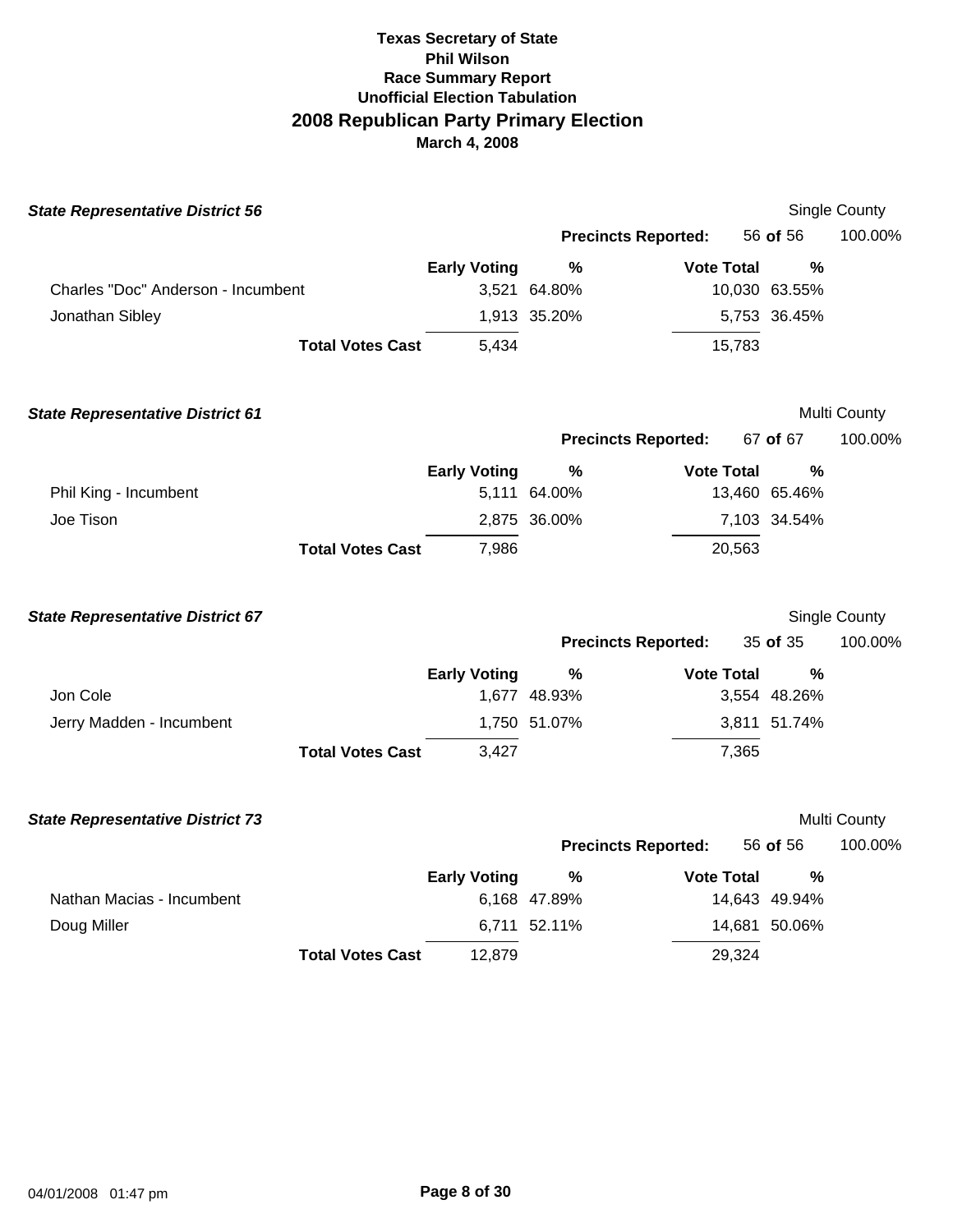| <b>State Representative District 78</b> |                         |                     |              |                            |               | <b>Single County</b> |
|-----------------------------------------|-------------------------|---------------------|--------------|----------------------------|---------------|----------------------|
|                                         |                         |                     |              | <b>Precincts Reported:</b> | 37 of 37      | 100.00%              |
|                                         |                         | <b>Early Voting</b> | %            | <b>Vote Total</b>          | %             |                      |
| Pat Haggerty - Incumbent                |                         |                     | 2,073 43.42% |                            | 3,888 43.35%  |                      |
| Dee Margo                               |                         |                     | 2,701 56.58% |                            | 5,080 56.65%  |                      |
|                                         | <b>Total Votes Cast</b> | 4,774               |              | 8,968                      |               |                      |
| <b>State Representative District 81</b> |                         |                     |              |                            |               | Multi County         |
|                                         |                         |                     |              | <b>Precincts Reported:</b> | 47 of 47      | 100.00%              |
|                                         |                         | <b>Early Voting</b> | $\%$         | <b>Vote Total</b>          | %             |                      |
| Jesse W. Gore                           |                         | 393                 | 7.42%        | 928                        | 7.74%         |                      |
| Tryon D. Lewis                          |                         |                     | 2,481 46.86% |                            | 5,273 43.98%  |                      |
| <b>Randy Rives</b>                      |                         | 438                 | 8.27%        | 1,188                      | 9.91%         |                      |
| G.E. "Buddy" West - Incumbent           |                         |                     | 1,983 37.45% |                            | 4,601 38.37%  |                      |
|                                         | <b>Total Votes Cast</b> | 5,295               |              | 11,990                     |               |                      |
| <b>State Representative District 83</b> |                         |                     |              |                            |               | Multi County         |
|                                         |                         |                     |              | <b>Precincts Reported:</b> | 76 of 76      | 100.00%              |
|                                         |                         | <b>Early Voting</b> | %            | <b>Vote Total</b>          | %             |                      |
| Joe D. Hnatek                           |                         |                     | 3,445 38.06% |                            | 6,849 36.81%  |                      |
| Delwin Jones - Incumbent                |                         |                     | 5,606 61.94% |                            | 11,755 63.19% |                      |
|                                         | <b>Total Votes Cast</b> | 9,051               |              | 18,604                     |               |                      |
| <b>State Representative District 96</b> |                         |                     |              |                            |               | <b>Single County</b> |
|                                         |                         |                     |              | <b>Precincts Reported:</b> | 53 of 53      | 100.00%              |
|                                         |                         | <b>Early Voting</b> | $\%$         | <b>Vote Total</b>          | %             |                      |
| Lee Jackson                             |                         |                     | 807 23.48%   |                            | 2,500 25.96%  |                      |
| <b>Bill Zedler - Incumbent</b>          |                         |                     | 2,630 76.52% |                            | 7,129 74.04%  |                      |
|                                         | <b>Total Votes Cast</b> | 3,437               |              | 9,629                      |               |                      |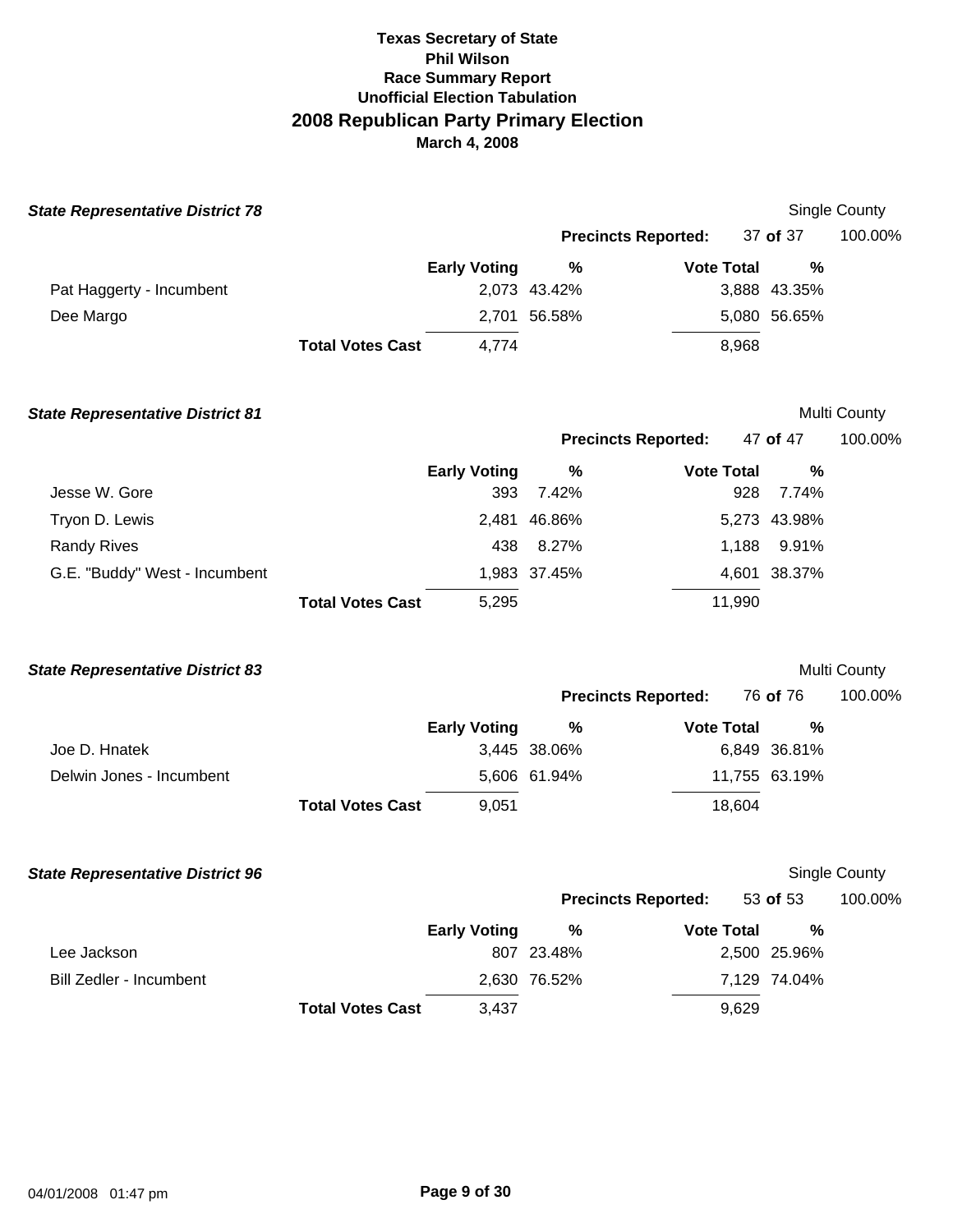| <b>State Representative District 97</b>  |                         |                     |              |                            |          |               | Single County        |
|------------------------------------------|-------------------------|---------------------|--------------|----------------------------|----------|---------------|----------------------|
|                                          |                         |                     |              | <b>Precincts Reported:</b> | 66 of 66 |               | 100.00%              |
|                                          |                         | <b>Early Voting</b> | %            | <b>Vote Total</b>          |          | $\frac{0}{0}$ |                      |
| <b>Bob Leonard</b>                       |                         |                     | 1,430 28.89% |                            |          | 4,308 32.36%  |                      |
| Clint L. Roberts                         |                         | 179                 | 3.62%        |                            | 500      | 3.76%         |                      |
| James Dean Schull                        |                         | 256                 | 5.17%        |                            | 717      | 5.39%         |                      |
| Mark M. Shelton                          |                         |                     | 3,085 62.32% |                            |          | 7,786 58.49%  |                      |
|                                          | <b>Total Votes Cast</b> | 4,950               |              | 13,311                     |          |               |                      |
| <b>State Representative District 99</b>  |                         |                     |              |                            |          |               | <b>Single County</b> |
|                                          |                         |                     |              | <b>Precincts Reported:</b> | 69 of 69 |               | 100.00%              |
|                                          |                         | <b>Early Voting</b> | %            | <b>Vote Total</b>          |          | %             |                      |
| Tom Annunziato                           |                         |                     | 1,679 38.25% |                            |          | 5,680 41.93%  |                      |
| Charlie Geren - Incumbent                |                         |                     | 2,711 61.75% |                            |          | 7,865 58.07%  |                      |
|                                          | <b>Total Votes Cast</b> | 4,390               |              | 13,545                     |          |               |                      |
| <b>State Representative District 101</b> |                         |                     |              |                            |          |               | <b>Single County</b> |
|                                          |                         |                     |              | <b>Precincts Reported:</b> | 41 of 41 |               | 100.00%              |
|                                          |                         | <b>Early Voting</b> | $\%$         | <b>Vote Total</b>          |          | %             |                      |
| Mike Anderson                            |                         |                     | 1,833 59.46% |                            |          | 4,103 54.45%  |                      |
| Thomas Latham - Incumbent                |                         |                     | 1,250 40.54% |                            |          | 3,433 45.55%  |                      |
|                                          | <b>Total Votes Cast</b> | 3,083               |              |                            | 7,536    |               |                      |
| <b>State Representative District 112</b> |                         |                     |              |                            |          |               | Single County        |
|                                          |                         |                     |              | <b>Precincts Reported:</b> | 39 of 39 |               | 100.00%              |
|                                          |                         | <b>Early Voting</b> | $\%$         | <b>Vote Total</b>          |          | $\%$          |                      |
| Angie Chen Button                        |                         |                     | 1,731 40.58% |                            |          | 4,136 37.93%  |                      |
| Randy Dunning                            |                         |                     | 1,427 33.45% |                            |          | 3,816 34.99%  |                      |
| James E. Shepherd                        |                         |                     | 1,108 25.97% |                            |          | 2,953 27.08%  |                      |
|                                          | <b>Total Votes Cast</b> | 4,266               |              | 10,905                     |          |               |                      |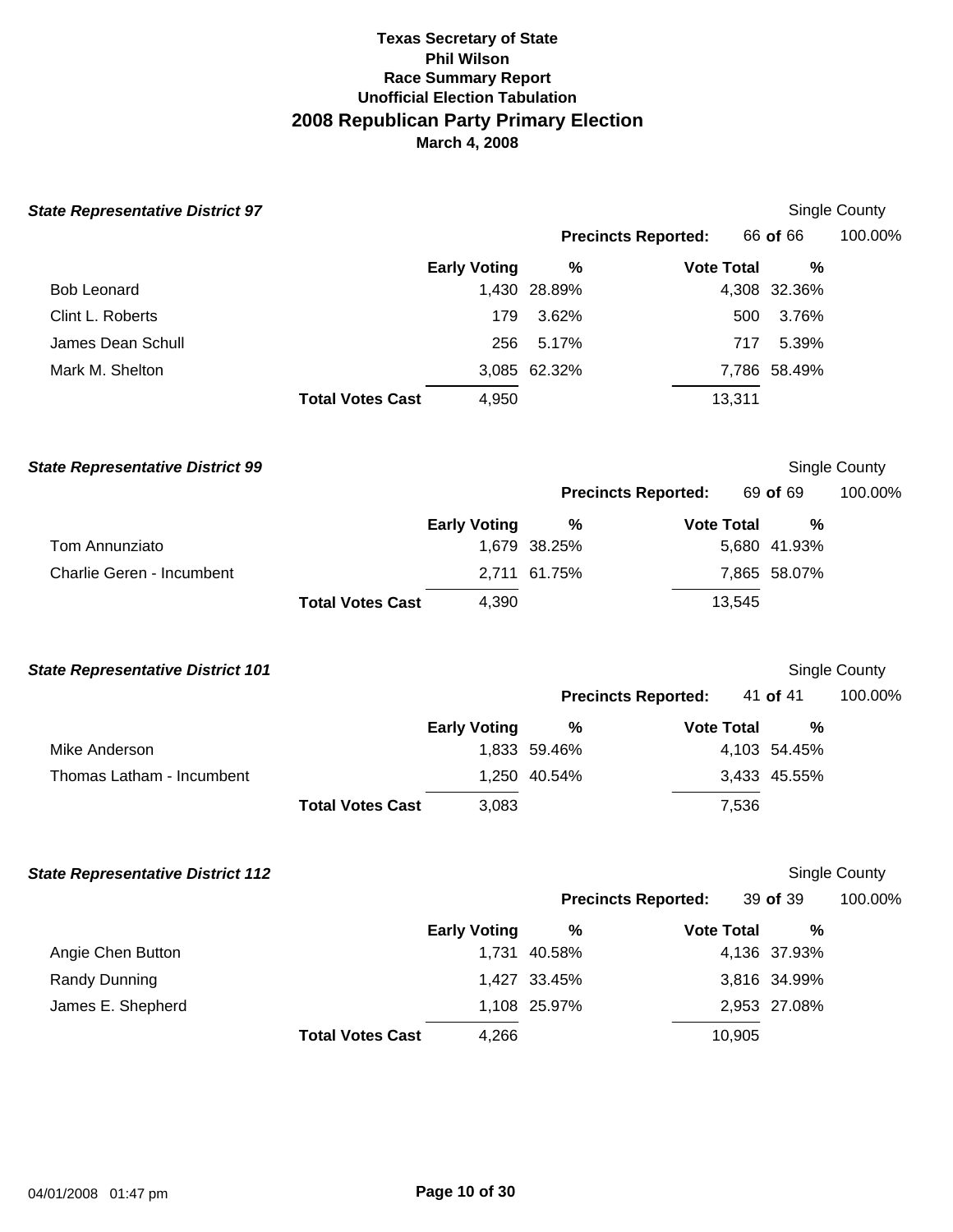| <b>State Representative District 122</b> |                         |                     |              |                            |               | Single County        |
|------------------------------------------|-------------------------|---------------------|--------------|----------------------------|---------------|----------------------|
|                                          |                         |                     |              | <b>Precincts Reported:</b> | 74 of 74      | 100.00%              |
|                                          |                         | <b>Early Voting</b> | %            | <b>Vote Total</b>          | %             |                      |
| Frank J. Corte, Jr. - Incumbent          |                         |                     | 7,432 73.77% |                            | 14,203 73.07% |                      |
| <b>Tony Kosub</b>                        |                         |                     | 2,642 26.23% |                            | 5,235 26.93%  |                      |
|                                          | <b>Total Votes Cast</b> | 10,074              |              | 19,438                     |               |                      |
| <b>State Representative District 127</b> |                         |                     |              |                            |               | <b>Single County</b> |
|                                          |                         |                     |              | <b>Precincts Reported:</b> | 34 of 34      | 100.00%              |
|                                          |                         | <b>Early Voting</b> | %            | <b>Vote Total</b>          | %             |                      |
| Martin Basaldua                          |                         |                     | 1,886 31.85% |                            | 4,213 31.52%  |                      |
| Joe Crabb - Incumbent                    |                         |                     | 3,364 56.81% |                            | 7,399 55.35%  |                      |
| David M. Davenport                       |                         |                     | 671 11.33%   |                            | 1,755 13.13%  |                      |
|                                          | <b>Total Votes Cast</b> | 5,921               |              | 13,367                     |               |                      |
| <b>State Representative District 129</b> |                         |                     |              |                            |               | Single County        |
|                                          |                         |                     |              | <b>Precincts Reported:</b> | 38 of 38      | 100.00%              |
|                                          |                         | <b>Early Voting</b> | $\%$         | <b>Vote Total</b>          | $\frac{0}{0}$ |                      |
| John E. Davis - Incumbent                |                         |                     | 2,844 68.27% |                            | 6,525 64.30%  |                      |
| Jon R. Keeney                            |                         |                     | 1,322 31.73% |                            | 3,623 35.70%  |                      |
|                                          | <b>Total Votes Cast</b> | 4,166               |              | 10,148                     |               |                      |
| <b>State Representative District 130</b> |                         |                     |              |                            |               | <b>Single County</b> |
|                                          |                         |                     |              | <b>Precincts Reported:</b> | 37 of 37      | 100.00%              |
|                                          |                         | <b>Early Voting</b> | %            | <b>Vote Total</b>          | %             |                      |
| Allen Fletcher                           |                         |                     | 3,460 55.03% |                            | 9,233 52.23%  |                      |
| Corbin Van Arsdale - Incumbent           |                         |                     | 2,828 44.97% |                            | 8,443 47.77%  |                      |
|                                          | <b>Total Votes Cast</b> | 6,288               |              | 17,676                     |               |                      |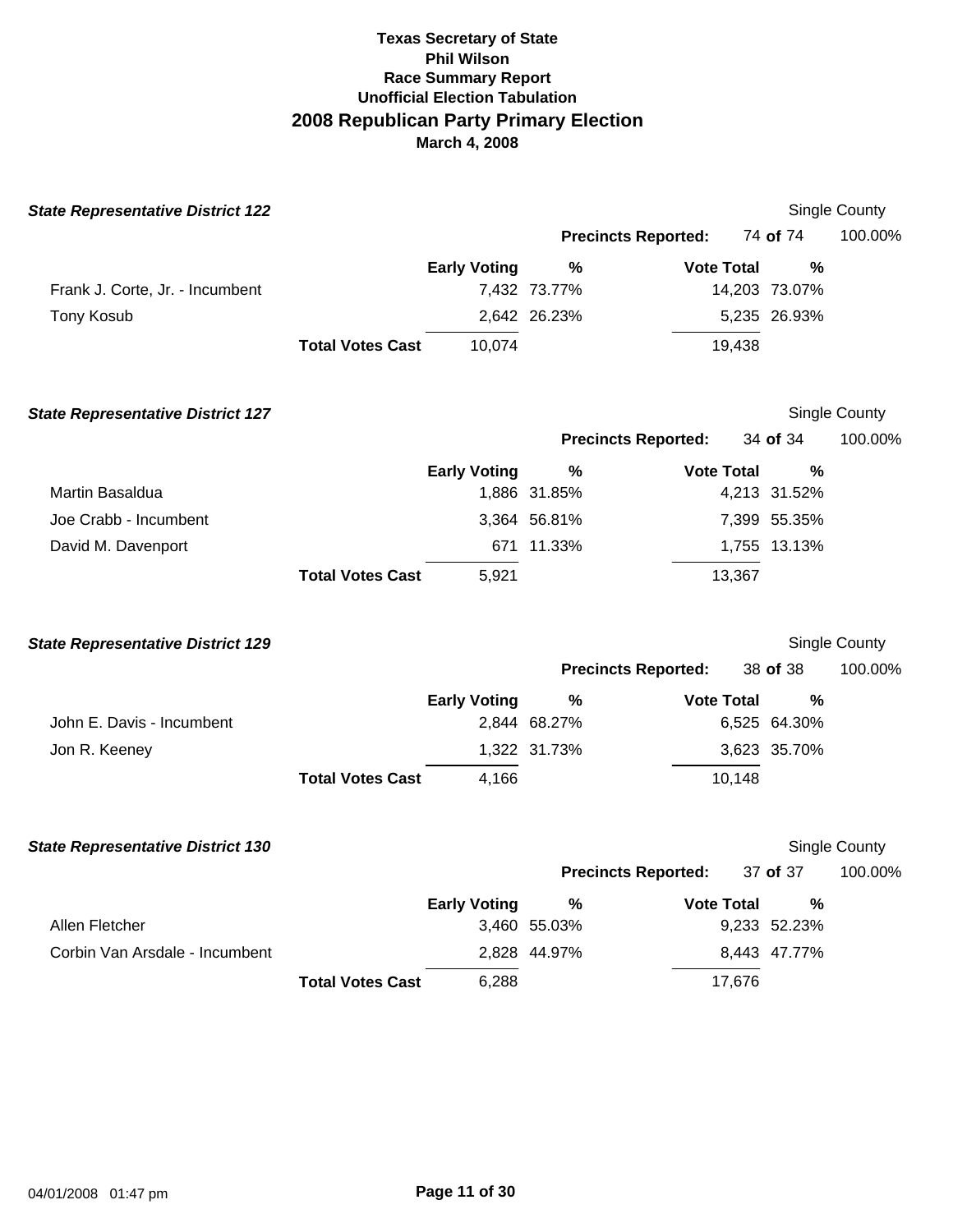| <b>State Representative District 134</b>            |                         |                     |               |                                                   |                | Single County |
|-----------------------------------------------------|-------------------------|---------------------|---------------|---------------------------------------------------|----------------|---------------|
|                                                     |                         |                     |               | <b>Precincts Reported:</b>                        | 53 of 53       | 100.00%       |
|                                                     |                         | <b>Early Voting</b> | $\frac{0}{0}$ | <b>Vote Total</b>                                 | $\%$           |               |
| Joe Agris                                           |                         |                     | 2,187 80.55%  |                                                   | 5,673 72.77%   |               |
| Carlos A. Obando                                    |                         |                     | 528 19.45%    |                                                   | 2,123 27.23%   |               |
|                                                     | <b>Total Votes Cast</b> | 2,715               |               | 7,796                                             |                |               |
| <b>State Representative District 144</b>            |                         |                     |               |                                                   |                | Single County |
|                                                     |                         |                     |               | <b>Precincts Reported:</b>                        | 30 of 30       | 100.00%       |
|                                                     |                         | <b>Early Voting</b> | $\%$          | <b>Vote Total</b>                                 | %              |               |
| John Hughey                                         |                         |                     | 336 13.23%    |                                                   | 838 14.60%     |               |
| Ken Legler                                          |                         |                     | 1,248 49.13%  |                                                   | 2,635 45.90%   |               |
| <b>Fred Roberts</b>                                 |                         |                     | 956 37.64%    |                                                   | 2,268 39.51%   |               |
|                                                     | <b>Total Votes Cast</b> | 2,540               |               | 5,741                                             |                |               |
| <b>Chief Justice, 9th Court of Appeals District</b> |                         |                     |               |                                                   |                | Multi County  |
|                                                     |                         |                     |               | <b>Precincts Reported:</b>                        | 358 of 358     | 100.00%       |
|                                                     |                         | <b>Early Voting</b> | %             | <b>Vote Total</b>                                 | $\frac{0}{0}$  |               |
| Steve McKeithen - Incumbent                         |                         |                     | 11,957 58.93% |                                                   | 25,748 52.93%  |               |
| Jay M. Wright                                       |                         |                     | 8,332 41.07%  |                                                   | 22,895 47.07%  |               |
|                                                     | <b>Total Votes Cast</b> | 20,289              |               | 48,643                                            |                |               |
| Justice, 1st Court of Appeals District, Place 3     |                         |                     |               |                                                   |                | Multi County  |
|                                                     |                         |                     |               | <b>Precincts Reported: 1,303 of 1,303 100.00%</b> |                |               |
|                                                     |                         | <b>Early Voting</b> | %             | <b>Vote Total</b>                                 | $\frac{0}{0}$  |               |
| Ed Hubbard                                          |                         |                     | 42,576 52.40% |                                                   | 110,191 57.29% |               |
| Sam Nuchia - Incumbent                              |                         |                     | 38,674 47.60% |                                                   | 82,139 42.71%  |               |
|                                                     | <b>Total Votes Cast</b> | 81,250              |               | 192,330                                           |                |               |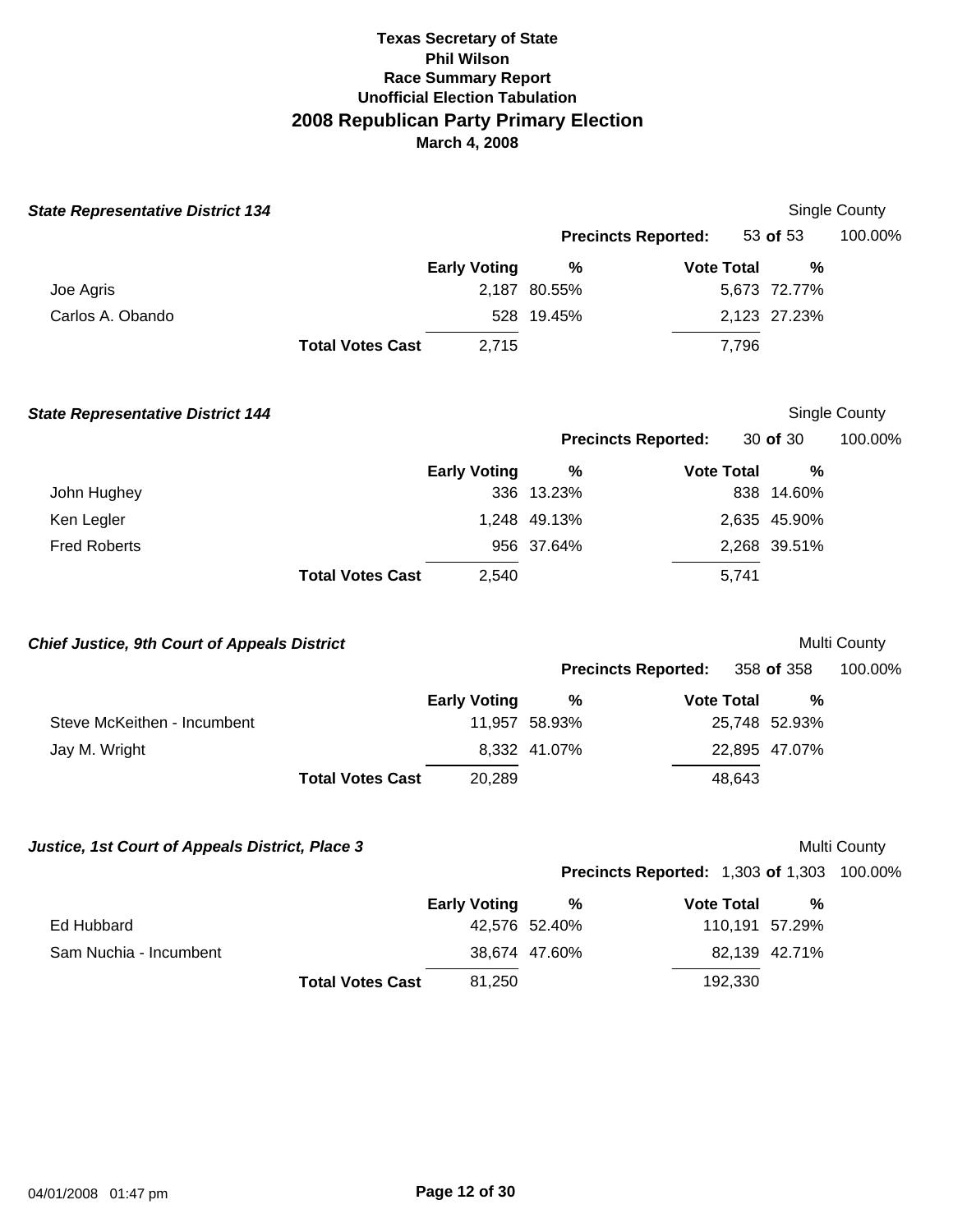| Justice, 2nd Court of Appeals District, Place 2                    |                         |                     |                                                   |                         |               | Multi County |
|--------------------------------------------------------------------|-------------------------|---------------------|---------------------------------------------------|-------------------------|---------------|--------------|
|                                                                    |                         |                     | <b>Precincts Reported:</b>                        |                         | 962 of 962    | 100.00%      |
|                                                                    |                         | <b>Early Voting</b> | %                                                 | <b>Vote Total</b>       | %             |              |
| Deeia Beck                                                         |                         |                     | 11,310 21.07%                                     |                         | 27,902 20.26% |              |
| <b>Barcus "Barc" Hunter</b>                                        |                         |                     | 8,841 16.47%                                      |                         | 24,995 18.15% |              |
| <b>Bill Meier</b>                                                  |                         |                     | 33,529 62.46%                                     |                         | 84,844 61.60% |              |
|                                                                    | <b>Total Votes Cast</b> | 53,680              |                                                   | 137,741                 |               |              |
| Justice, 14th Court of Appeals District, Place 6 - Unexpired Term  |                         |                     |                                                   |                         |               | Multi County |
|                                                                    |                         |                     | <b>Precincts Reported: 1,303 of 1,303 100.00%</b> |                         |               |              |
|                                                                    |                         | <b>Early Voting</b> | %                                                 | <b>Vote Total</b>       | $\frac{0}{0}$ |              |
| Bill Boyce - Incumbent                                             |                         |                     | 47,034 62.11%                                     | 104,750 58.55%          |               |              |
| James "Jim" C. Holland Jr.                                         |                         |                     | 28,695 37.89%                                     |                         | 74,168 41.45% |              |
|                                                                    | <b>Total Votes Cast</b> | 75,729              |                                                   | 178,918                 |               |              |
| Prop 1. Officials to enforce U.S. immigration laws.                |                         |                     |                                                   |                         |               |              |
| Early Provisional Ballots: 2,098  Total Provisional Ballots: 6,792 |                         |                     | <b>Precincts Reported: 7,959 of 7,959 100.00%</b> |                         |               |              |
|                                                                    |                         | <b>Early Voting</b> | $\%$                                              | <b>Vote Total</b>       | %             |              |
| <b>IN FAVOR</b>                                                    |                         | 516,604 96.59%      |                                                   | 1,271,107 96.35%        |               |              |
| <b>AGAINST</b>                                                     |                         | 18,218              | 3.41%                                             | 48,182                  | 3.65%         |              |
| Registered Voters: 12,752,417                                      | <b>Total Votes Cast</b> | 534,822             | 4.19% Voting Early 1,319,289 10.35% Voting        |                         |               |              |
| Prop 2. Require photo ID to cast ballot in elections.              |                         |                     |                                                   |                         |               |              |
| Early Provisional Ballots: 2,098  Total Provisional Ballots: 6,792 |                         |                     | Precincts Reported: 7,959 of 7,959                |                         |               | 100.00%      |
|                                                                    |                         | <b>Early Voting</b> | $\%$                                              | <b>Vote Total</b>       | %             |              |
| <b>IN FAVOR</b>                                                    |                         | 502,861 94.15%      |                                                   | 1,241,305 93.91%        |               |              |
| AGAINST                                                            |                         | 31,252              | 5.85%                                             | 80,537                  | 6.09%         |              |
| Registered Voters: 12,752,417                                      | <b>Total Votes Cast</b> | 534,113             | 4.19% Voting Early                                | 1,321,842 10.37% Voting |               |              |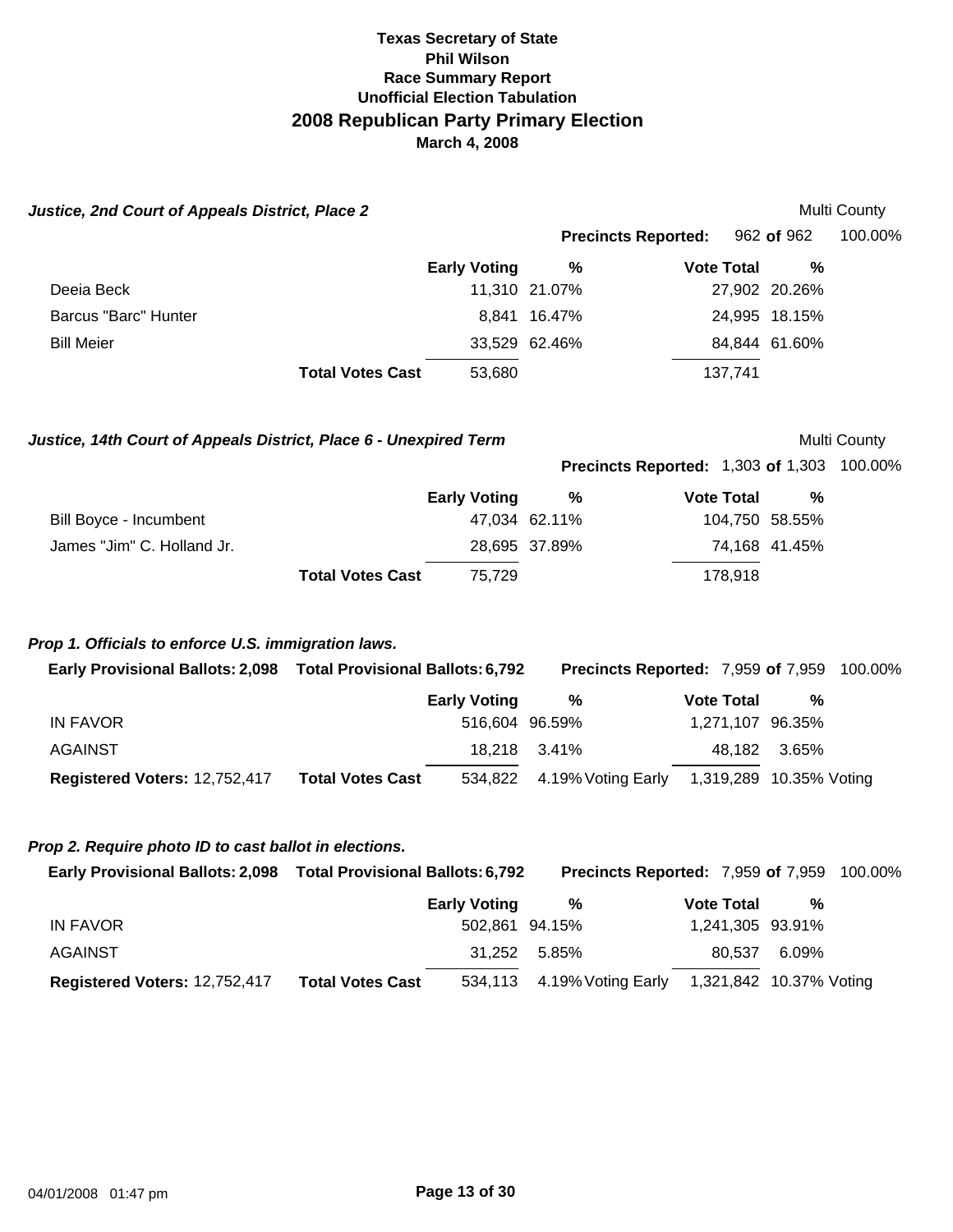#### *Prop 3. Need voter approval to exceed allowed annual growth.*

| <b>Early Provisional Ballots: 2,098</b> | <b>Total Provisional Ballots: 6,792</b> | <b>Precincts Reported: 7,959 of 7,959 100.00%</b> |                   |                         |  |
|-----------------------------------------|-----------------------------------------|---------------------------------------------------|-------------------|-------------------------|--|
|                                         | <b>Early Voting</b>                     | %                                                 | <b>Vote Total</b> | %                       |  |
| IN FAVOR                                |                                         | 481.245 92.34%                                    | 1,178,854 92.15%  |                         |  |
| AGAINST                                 | 39.921                                  | 7.66%                                             | 100.395 7.85%     |                         |  |
| Registered Voters: 12,752,417           | <b>Total Votes Cast</b>                 | 521,166 4.09% Voting Early                        |                   | 1,279,249 10.03% Voting |  |

#### **President, Congressional District 1 President, Congressional District 1**

**Precincts Reported:** 308 **of** 308 100.00% **Early Voting % Vote Total % Delegates**  Hugh Cort 14 0.06% 26 0.04% Rudy Giuliani 78 0.32% 208 0.33% Mike Huckabee 9,140 38.00% 26,261 42.20%

|               | <b>Total Votes Cast</b> | 24,051 |               | 62,227 |               |
|---------------|-------------------------|--------|---------------|--------|---------------|
| Uncommitted   |                         | 239    | 0.99%         | 567    | 0.91%         |
| Hoa Tran      |                         | 7      | 0.03%         | 12     | 0.02%         |
| Fred Thompson |                         | 188    | 0.78%         | 484    | 0.78%         |
| Mitt Romney   |                         | 344    | 1.43%         | 851    | 1.37%         |
| Ron Paul      |                         | 661    | 2.75%         | 1,982  | 3.19%         |
| John McCain   |                         |        | 13,227 55.00% |        | 31,458 50.55% |
| Alan Keyes    |                         | 94     | 0.39%         | 250    | 0.40%         |
| Duncan Hunter |                         | 59     | 0.25%         | 128    | 0.21%         |
| .             |                         |        |               | ----   | .             |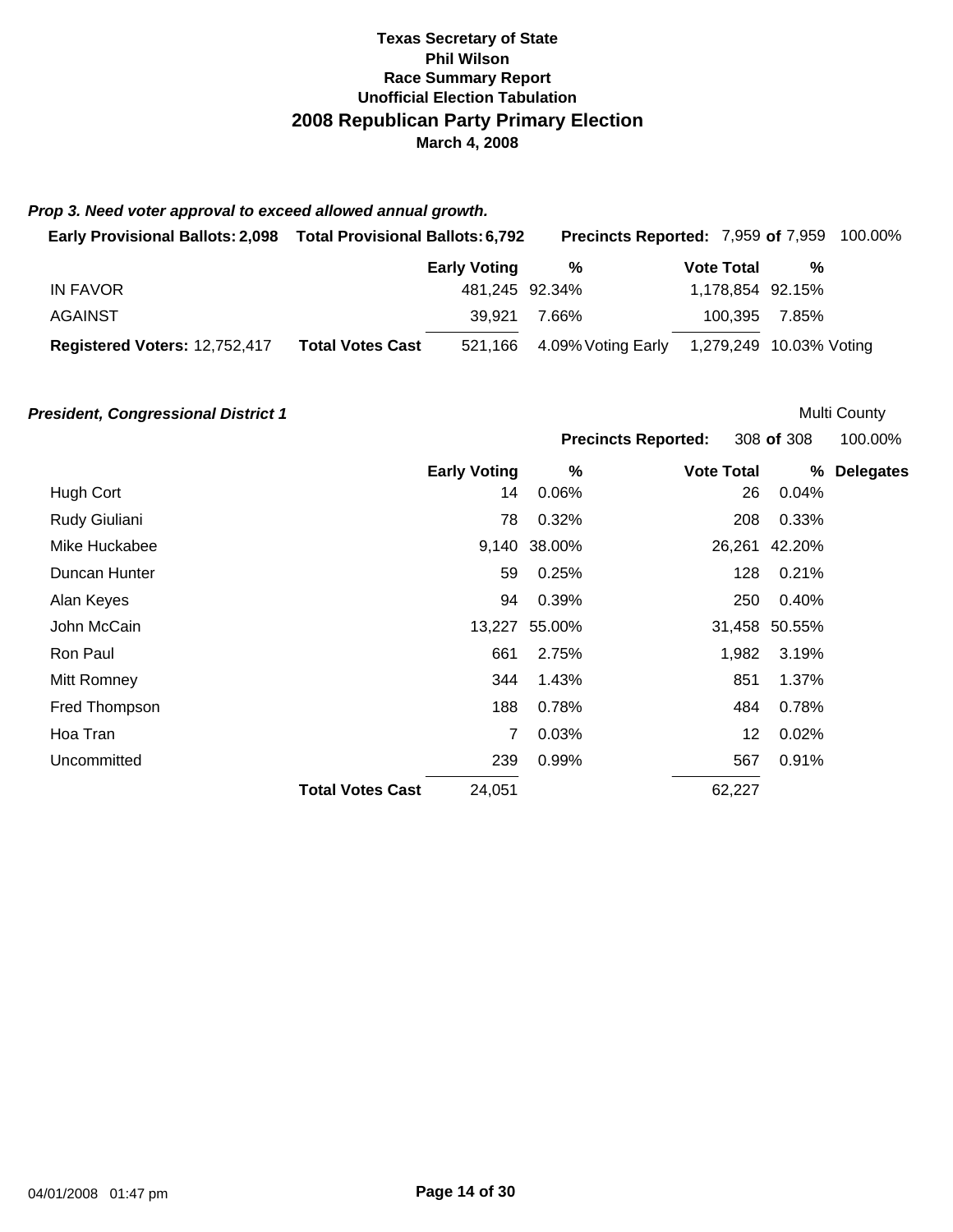# *President, Congressional District 2*

| esident, Congressional District 2 |                         |                     |              |                            |        |               | Multi County     |
|-----------------------------------|-------------------------|---------------------|--------------|----------------------------|--------|---------------|------------------|
|                                   |                         |                     |              | <b>Precincts Reported:</b> |        | 227 of 227    | 100.00%          |
|                                   |                         | <b>Early Voting</b> | %            | <b>Vote Total</b>          |        | %             | <b>Delegates</b> |
| Hugh Cort                         |                         | 2                   | 0.01%        |                            | 9      | 0.02%         |                  |
| Rudy Giuliani                     |                         | 67                  | 0.38%        |                            | 168    | 0.39%         |                  |
| Mike Huckabee                     |                         |                     | 5,748 33.01% |                            |        | 17,124 39.31% |                  |
| Duncan Hunter                     |                         | 199                 | 1.14%        |                            | 532    | 1.22%         |                  |
| Alan Keyes                        |                         | 147                 | 0.84%        |                            | 356    | 0.82%         |                  |
| John McCain                       |                         | 9,407               | 54.02%       |                            | 21,199 | 48.67%        |                  |
| Ron Paul                          |                         | 727                 | 4.18%        |                            | 1,944  | 4.46%         |                  |
| Mitt Romney                       |                         | 568                 | 3.26%        |                            | 1,122  | 2.58%         |                  |
| Fred Thompson                     |                         | 142                 | 0.82%        |                            | 339    | 0.78%         |                  |
| Hoa Tran                          |                         | 13                  | 0.07%        |                            | 30     | 0.07%         |                  |
| Uncommitted                       |                         | 393                 | 2.26%        |                            | 735    | 1.69%         |                  |
|                                   | <b>Total Votes Cast</b> | 17,413              |              | 43,558                     |        |               |                  |

### *President, Congressional District 3*

| <b>Precincts Reported:</b> | 182 of 182 | 100.00% |
|----------------------------|------------|---------|
|                            |            |         |

|  | 100.00% |
|--|---------|
|--|---------|

|               | <b>Early Voting</b>               |     | $\%$          | <b>Vote Total</b> | %             | <b>Delegates</b> |
|---------------|-----------------------------------|-----|---------------|-------------------|---------------|------------------|
| Hugh Cort     |                                   | 10  | 0.05%         | 18                | 0.04%         |                  |
| Rudy Giuliani |                                   | 97  | 0.45%         | 197               | 0.41%         |                  |
| Mike Huckabee |                                   |     | 8,219 38.19%  |                   | 19,696 40.89% |                  |
| Duncan Hunter |                                   | 70  | 0.33%         | 143               | 0.30%         |                  |
| Alan Keyes    |                                   | 105 | 0.49%         | 313               | 0.65%         |                  |
| John McCain   |                                   |     | 11,266 52.35% |                   | 23,758 49.33% |                  |
| Ron Paul      |                                   | 758 | 3.52%         | 1,952             | 4.05%         |                  |
| Mitt Romney   |                                   | 605 | 2.81%         | 1,247             | 2.59%         |                  |
| Fred Thompson |                                   | 185 | 0.86%         | 421               | 0.87%         |                  |
| Hoa Tran      |                                   | 7   | 0.03%         | 23                | 0.05%         |                  |
| Uncommitted   |                                   | 199 | 0.92%         | 395               | 0.82%         |                  |
|               | <b>Total Votes Cast</b><br>21,521 |     |               | 48,163            |               |                  |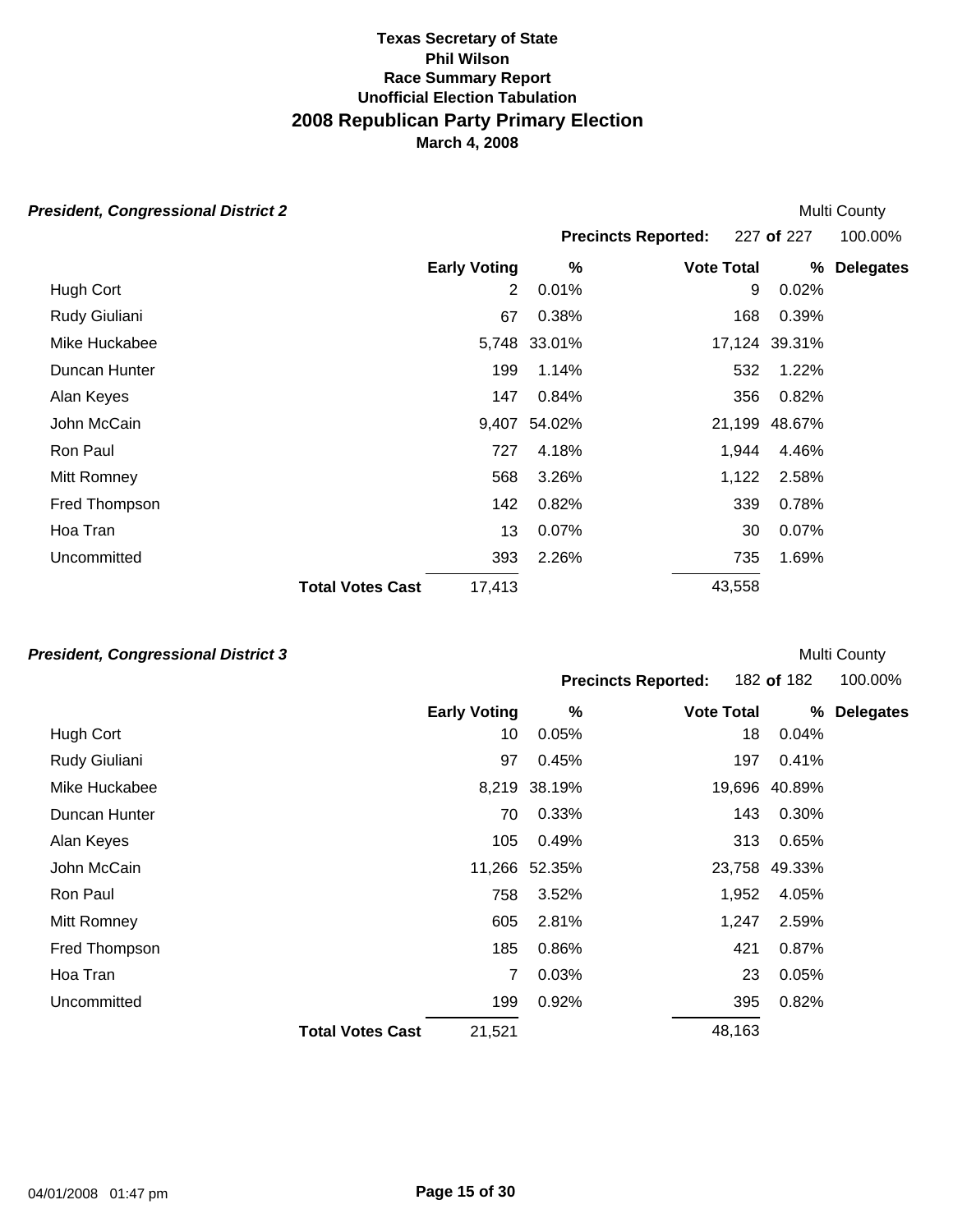# *President, Congressional District 4*

| esident, Congressional District 4 |                         |                     |        |                            |        |            | Multi County     |
|-----------------------------------|-------------------------|---------------------|--------|----------------------------|--------|------------|------------------|
|                                   |                         |                     |        | <b>Precincts Reported:</b> |        | 329 of 329 | 100.00%          |
|                                   |                         | <b>Early Voting</b> | %      | <b>Vote Total</b>          |        | %          | <b>Delegates</b> |
| Hugh Cort                         |                         | 6                   | 0.03%  |                            | 18     | 0.03%      |                  |
| Rudy Giuliani                     |                         | 78                  | 0.36%  |                            | 205    | 0.32%      |                  |
| Mike Huckabee                     |                         | 9,279               | 43.37% |                            | 31,459 | 49.81%     |                  |
| Duncan Hunter                     |                         | 64                  | 0.30%  |                            | 186    | 0.29%      |                  |
| Alan Keyes                        |                         | 70                  | 0.33%  |                            | 306    | 0.48%      |                  |
| John McCain                       |                         | 10,242              | 47.87% |                            | 26,703 | 42.28%     |                  |
| Ron Paul                          |                         | 692                 | 3.23%  |                            | 2,022  | 3.20%      |                  |
| Mitt Romney                       |                         | 458                 | 2.14%  |                            | 1,050  | 1.66%      |                  |
| Fred Thompson                     |                         | 217                 | 1.01%  |                            | 518    | 0.82%      |                  |
| Hoa Tran                          |                         | 7                   | 0.03%  |                            | 20     | 0.03%      |                  |
| Uncommitted                       |                         | 284                 | 1.33%  |                            | 677    | 1.07%      |                  |
|                                   | <b>Total Votes Cast</b> | 21,397              |        |                            | 63,164 |            |                  |

### *President, Congressional District 5*

|               |                         |                     |               | <b>Precincts Reported:</b> | 256 of 256    | 100.00%          |
|---------------|-------------------------|---------------------|---------------|----------------------------|---------------|------------------|
|               |                         | <b>Early Voting</b> | %             | <b>Vote Total</b>          | %             | <b>Delegates</b> |
| Hugh Cort     |                         | 20                  | 0.10%         | 39                         | 0.07%         |                  |
| Rudy Giuliani |                         | 84                  | 0.41%         | 216                        | 0.37%         |                  |
| Mike Huckabee |                         | 7,949               | 38.37%        |                            | 25,282 43.53% |                  |
| Duncan Hunter |                         | 59                  | 0.28%         | 169                        | 0.29%         |                  |
| Alan Keyes    |                         | 59                  | 0.28%         | 258                        | 0.44%         |                  |
| John McCain   |                         |                     | 11,146 53.81% |                            | 28,284 48.70% |                  |
| Ron Paul      |                         | 555                 | 2.68%         | 1,792                      | 3.09%         |                  |
| Mitt Romney   |                         | 309                 | 1.49%         | 704                        | 1.21%         |                  |
| Fred Thompson |                         | 189                 | 0.91%         | 447                        | 0.77%         |                  |
| Hoa Tran      |                         | 8                   | 0.04%         | 13                         | 0.02%         |                  |
| Uncommitted   |                         | 337                 | 1.63%         | 876                        | 1.51%         |                  |
|               | <b>Total Votes Cast</b> | 20,715              |               | 58,080                     |               |                  |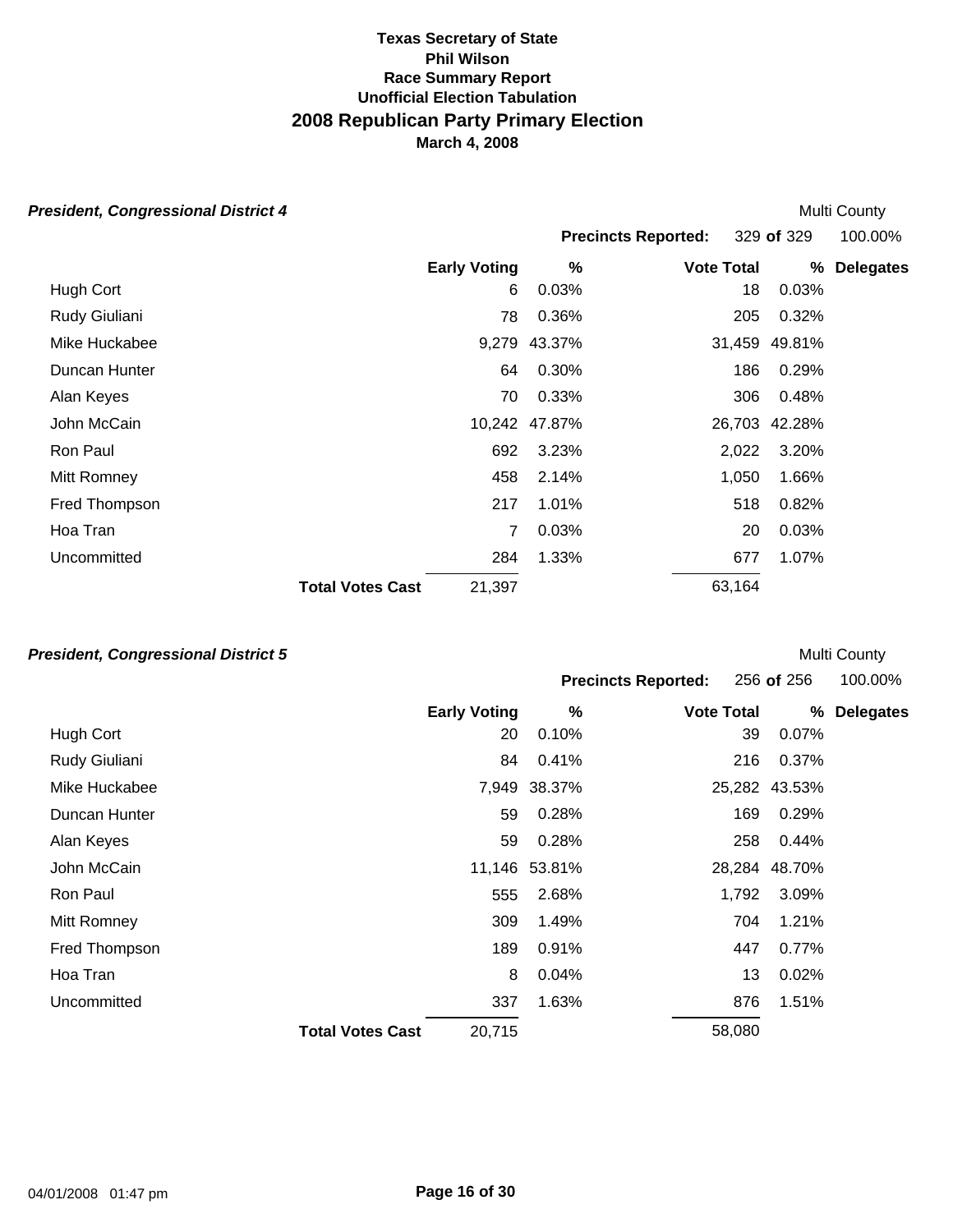#### *President, Congressional District 6*

Hugh Cort Rudy Giuliani Mike Huckabee Duncan Hunter Alan Keyes John McCain Ron Paul Mitt Romney Fred Thompson Hoa Tran **Uncommitted Early Voting**  3 78 7,117 37.85% 50 93 10.020 53.29% 688 381 168 13 191 **Total Votes Cast** 18,802 Multi County **Precincts Reported:** 313 **of** 313 100.00% **% Vote Total % Delegates**  0.02% 21 0.04% 0.41% 203 0.39% 37.85% 22,631 43.18% 0.27% 160 0.31% 0.49% 358 0.68% 53.29% 25,149 47.98% 3.66% 1,990 3.80% 2.03% 883 1.68% 0.89% 475 0.91% 0.07% 48 0.09% 1.02% 497 0.95% 52,415

### *President, Congressional District 7*

Single County

| <b>Precincts Reported:</b> | 181 of 18 |
|----------------------------|-----------|
|                            |           |

**Precincts Reported:** 181 **of** 181 100.00%

|               | <b>Early Voting</b>               | %             | <b>Vote Total</b> | %             | <b>Delegates</b> |
|---------------|-----------------------------------|---------------|-------------------|---------------|------------------|
| Hugh Cort     |                                   | 0.03%<br>6    | 15                | 0.03%         |                  |
| Rudy Giuliani | 93                                | 0.46%         | 268               | 0.47%         |                  |
| Mike Huckabee |                                   | 4,707 23.17%  |                   | 15,636 27.22% |                  |
| Duncan Hunter | 409                               | 2.01%         | 1,113             | 1.94%         |                  |
| Alan Keyes    | 139                               | 0.68%         | 329               | 0.57%         |                  |
| John McCain   |                                   | 12,420 61.14% | 33,751            | 58.75%        |                  |
| Ron Paul      | 1,025                             | 5.05%         | 3,101             | 5.40%         |                  |
| Mitt Romney   | 817                               | 4.02%         | 1,637             | 2.85%         |                  |
| Fred Thompson | 172                               | 0.85%         | 486               | 0.85%         |                  |
| Hoa Tran      | 14                                | 0.07%         | 32                | 0.06%         |                  |
| Uncommitted   | 511                               | 2.52%         | 1,078             | 1.88%         |                  |
|               | 20,313<br><b>Total Votes Cast</b> |               | 57,446            |               |                  |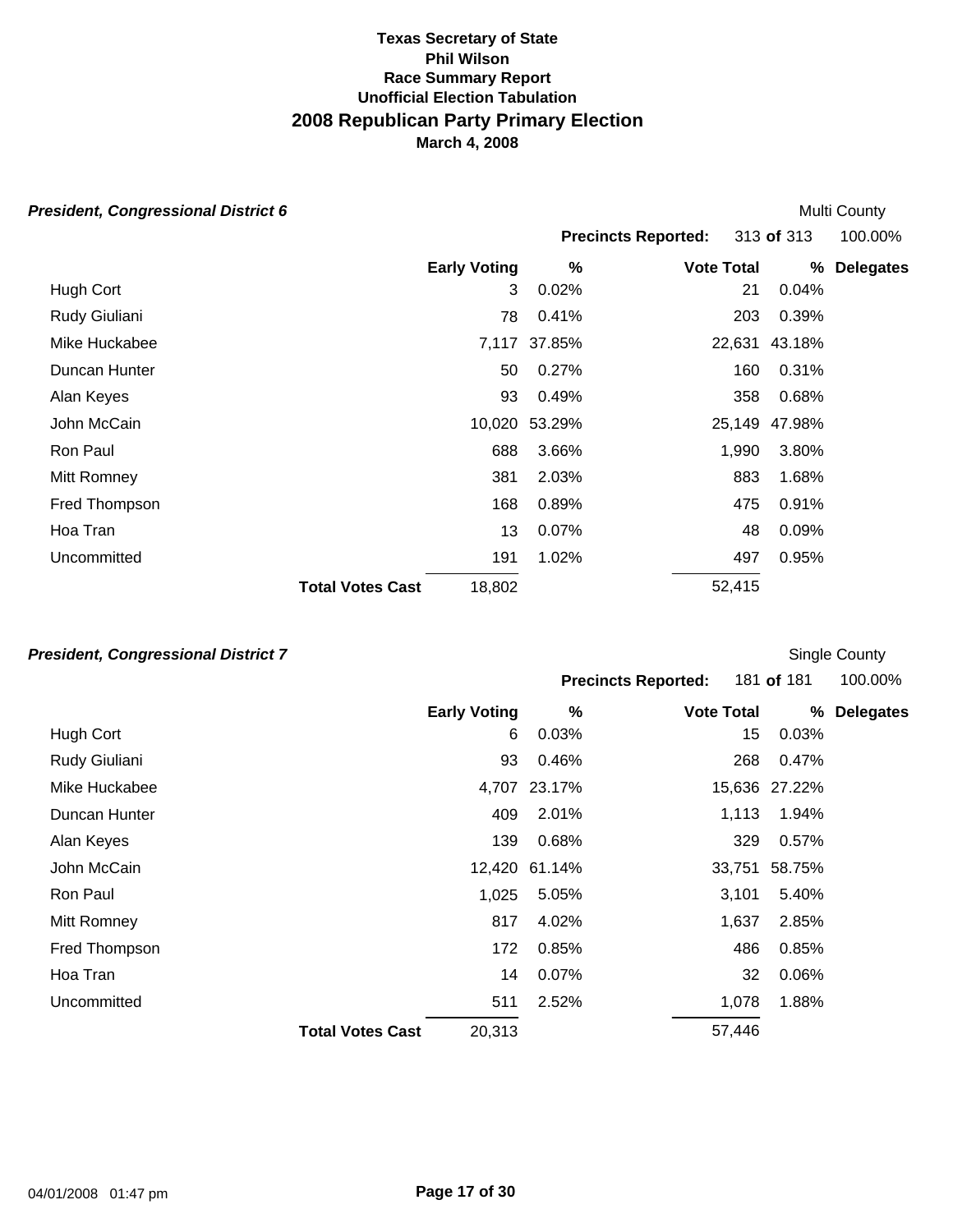#### *President, Congressional District 8*

Hugh Cort Rudy Giuliani Mike Huckabee Duncan Hunter Alan Keyes John McCain Ron Paul Mitt Romney Fred Thompson Hoa Tran **Uncommitted Early Voting**  4 65 9,169 34.99% 244 0.93% 255 14,264 54.43% 1,038 548 171 10 438 **Total Votes Cast** 26,206 Multi County **Precincts Reported:** 246 **of** 246 100.00% **% Vote Total % Delegates**  0.02% 16 0.03% 0.25% 191 0.30% 34.99% 25,474 40.11% 0.93% 633 1.00% 0.97% 518 0.82% 54.43% 31,590 49.74% 3.96% 2,740 4.31% 2.09% 1,092 1.72% 0.65% 416 0.65% 0.04% 13 0.02% 1.67% 829 1.31% 63,512

### *President, Congressional District 9*

|               |                         |                     |              | <b>Precincts Reported:</b> | 135 of 135 |              | 100.00%          |  |
|---------------|-------------------------|---------------------|--------------|----------------------------|------------|--------------|------------------|--|
|               |                         | <b>Early Voting</b> | %            | <b>Vote Total</b>          |            | %            | <b>Delegates</b> |  |
| Hugh Cort     |                         | 6                   | 0.12%        |                            | 11         | 0.11%        |                  |  |
| Rudy Giuliani |                         | 23                  | 0.47%        |                            | 50         | 0.50%        |                  |  |
| Mike Huckabee |                         |                     | 1,213 24.85% |                            |            | 2,906 29.00% |                  |  |
| Duncan Hunter |                         | 75                  | 1.54%        |                            | 160        | 1.60%        |                  |  |
| Alan Keyes    |                         | 37                  | 0.76%        |                            | 86         | 0.86%        |                  |  |
| John McCain   |                         | 2,957               | 60.58%       |                            |            | 5,607 55.96% |                  |  |
| Ron Paul      |                         | 247                 | 5.06%        |                            | 611        | 6.10%        |                  |  |
| Mitt Romney   |                         | 147                 | 3.01%        |                            | 248        | 2.48%        |                  |  |
| Fred Thompson |                         | 36                  | 0.74%        |                            | 102        | 1.02%        |                  |  |
| Hoa Tran      |                         | 20                  | 0.41%        |                            | 42         | 0.42%        |                  |  |
| Uncommitted   |                         | 120                 | 2.46%        |                            | 197        | 1.97%        |                  |  |
|               | <b>Total Votes Cast</b> | 4,881               |              |                            | 10,020     |              |                  |  |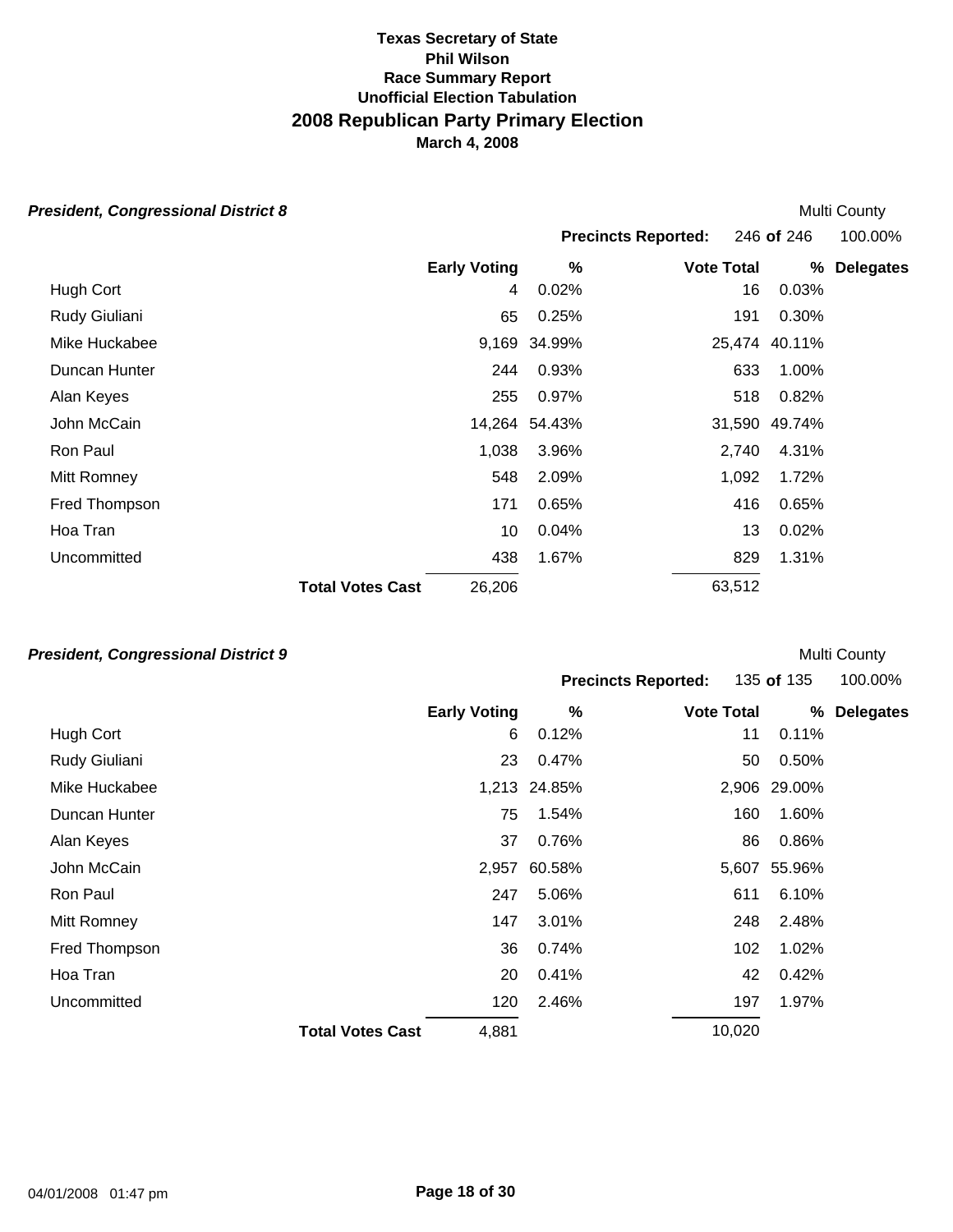# *President, Congressional District 10*

| esident, Congressional District 10 |                         |                     |               |                            |        |               | Multi County     |
|------------------------------------|-------------------------|---------------------|---------------|----------------------------|--------|---------------|------------------|
|                                    |                         |                     |               | <b>Precincts Reported:</b> |        | 229 of 229    | 100.00%          |
|                                    |                         | <b>Early Voting</b> | %             | <b>Vote Total</b>          |        | %             | <b>Delegates</b> |
| Hugh Cort                          |                         | 2                   | 0.01%         |                            | 10     | 0.02%         |                  |
| Rudy Giuliani                      |                         | 70                  | 0.32%         |                            | 204    | 0.35%         |                  |
| Mike Huckabee                      |                         |                     | 7,085 32.29%  |                            |        | 21,526 36.91% |                  |
| Duncan Hunter                      |                         | 395                 | 1.80%         |                            | 1,067  | 1.83%         |                  |
| Alan Keyes                         |                         | 195                 | 0.89%         |                            | 441    | 0.76%         |                  |
| John McCain                        |                         |                     | 11,384 51.88% |                            | 27,638 | 47.38%        |                  |
| Ron Paul                           |                         | 1,542               | 7.03%         |                            | 4,549  | 7.80%         |                  |
| Mitt Romney                        |                         | 595                 | 2.71%         |                            | 1,333  | 2.29%         |                  |
| Fred Thompson                      |                         | 199                 | 0.91%         |                            | 517    | 0.89%         |                  |
| Hoa Tran                           |                         | 14                  | 0.06%         |                            | 25     | 0.04%         |                  |
| Uncommitted                        |                         | 464                 | 2.11%         |                            | 1,018  | 1.75%         |                  |
|                                    | <b>Total Votes Cast</b> | 21,945              |               |                            | 58,328 |               |                  |

### *President, Congressional District 11*

| <b>Precincts Reported:</b> |                   | 362 of 362 | 100.00%     |
|----------------------------|-------------------|------------|-------------|
| %                          | <b>Vote Total</b> |            | % Delegates |

|               | <b>Early Voting</b>     |        | %             | <b>Vote Total</b> | %             | <b>Delegates</b> |
|---------------|-------------------------|--------|---------------|-------------------|---------------|------------------|
| Hugh Cort     |                         | 14     | 0.04%         | 32                | 0.04%         |                  |
| Rudy Giuliani |                         | 230    | 0.73%         | 561               | 0.78%         |                  |
| Mike Huckabee |                         |        | 8,569 27.35%  |                   | 23,888 33.18% |                  |
| Duncan Hunter |                         | 115    | 0.37%         | 259               | 0.36%         |                  |
| Alan Keyes    |                         | 152    | 0.49%         | 385               | 0.53%         |                  |
| John McCain   |                         |        | 19,397 61.91% |                   | 40,882 56.79% |                  |
| Ron Paul      |                         | 1,197  | 3.82%         | 2,661             | 3.70%         |                  |
| Mitt Romney   |                         | 654    | 2.09%         | 1,255             | 1.74%         |                  |
| Fred Thompson |                         | 300    | 0.96%         | 691               | 0.96%         |                  |
| Hoa Tran      |                         | 11     | 0.04%         | 28                | 0.04%         |                  |
| Uncommitted   |                         | 694    | 2.21%         | 1,346             | 1.87%         |                  |
|               | <b>Total Votes Cast</b> | 31,333 |               | 71,988            |               |                  |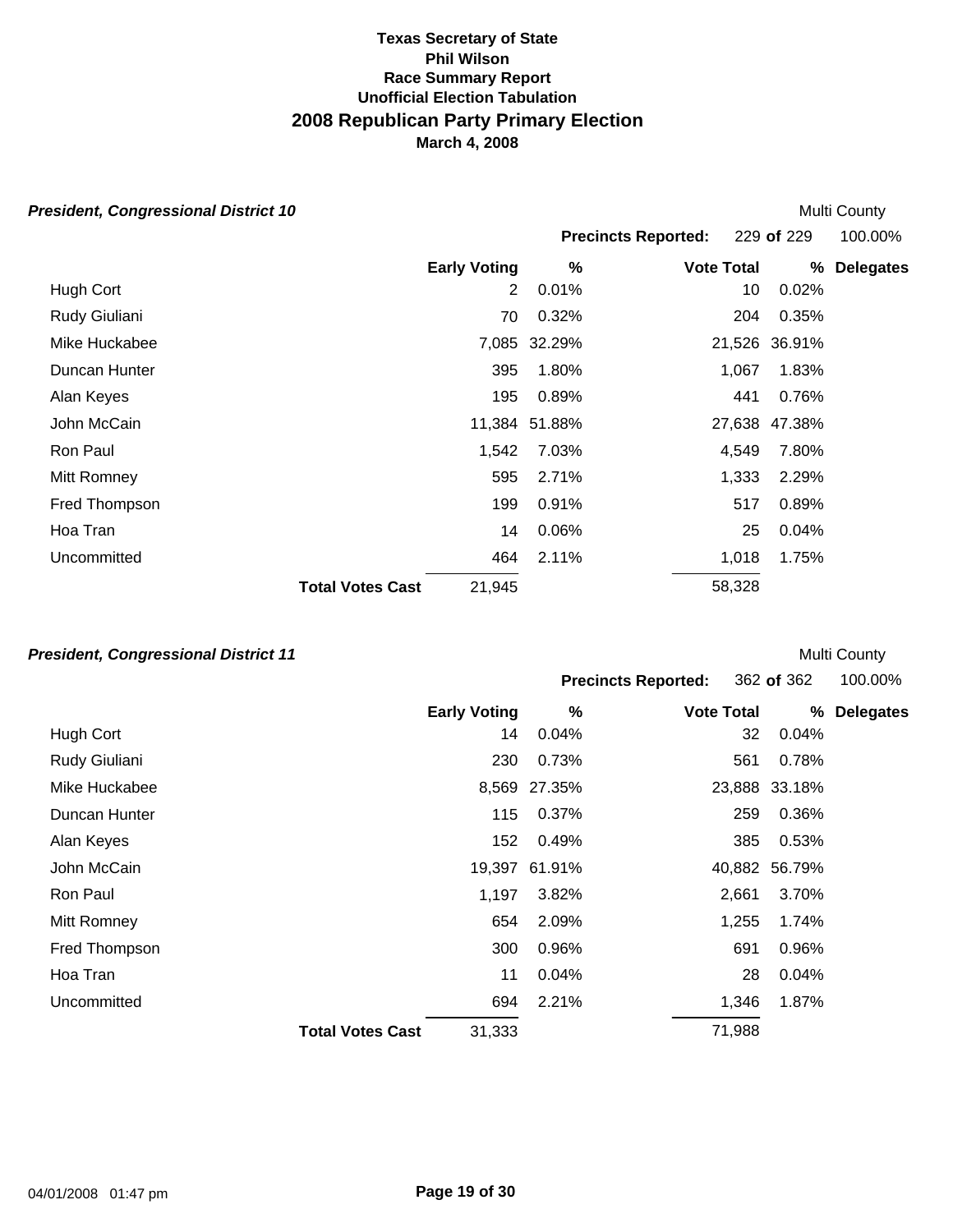# *President, Congressional District 12*

| esident, Congressional District 12 |                         |                     |               |                            |             | <b>Multi County</b> |
|------------------------------------|-------------------------|---------------------|---------------|----------------------------|-------------|---------------------|
|                                    |                         |                     |               | <b>Precincts Reported:</b> | 303 of 303  | 100.00%             |
|                                    |                         | <b>Early Voting</b> | %             | <b>Vote Total</b>          | %           | <b>Delegates</b>    |
| Hugh Cort                          |                         | 5                   | 0.02%         |                            | 0.02%<br>10 |                     |
| Rudy Giuliani                      |                         | 117                 | 0.57%         | 282                        | 0.49%       |                     |
| Mike Huckabee                      |                         | 7,541               | 36.96%        | 23,831                     | 41.49%      |                     |
| Duncan Hunter                      |                         | 68                  | 0.33%         | 202                        | 0.35%       |                     |
| Alan Keyes                         |                         | 106                 | 0.52%         | 359                        | 0.63%       |                     |
| John McCain                        |                         |                     | 10,725 52.56% | 27,556                     | 47.98%      |                     |
| Ron Paul                           |                         | 872                 | 4.27%         | 2,736                      | 4.76%       |                     |
| Mitt Romney                        |                         | 429                 | 2.10%         | 1,077                      | 1.88%       |                     |
| Fred Thompson                      |                         | 205                 | 1.00%         | 583                        | 1.02%       |                     |
| Hoa Tran                           |                         | 8                   | 0.04%         |                            | 0.05%<br>26 |                     |
| Uncommitted                        |                         | 328                 | 1.61%         | 775                        | 1.35%       |                     |
|                                    | <b>Total Votes Cast</b> | 20,404              |               | 57,437                     |             |                     |

# *President, Congressional District 13*

|               |                         |                     |               | <b>Precincts Reported:</b> | 368 of 368    |                  |
|---------------|-------------------------|---------------------|---------------|----------------------------|---------------|------------------|
|               |                         | <b>Early Voting</b> | %             | <b>Vote Total</b>          | %             | <b>Delegates</b> |
| Hugh Cort     |                         | 11                  | 0.05%         | 31                         | 0.05%         |                  |
| Rudy Giuliani |                         | 127                 | 0.58%         | 391                        | 0.59%         |                  |
| Mike Huckabee |                         | 7,751               | 35.61%        | 27,101                     | 40.91%        |                  |
| Duncan Hunter |                         | 66                  | 0.30%         | 227                        | 0.34%         |                  |
| Alan Keyes    |                         | 62                  | 0.28%         | 215                        | 0.32%         |                  |
| John McCain   |                         |                     | 12,315 56.58% |                            | 34,058 51.42% |                  |
| Ron Paul      |                         | 509                 | 2.34%         | 1,636                      | 2.47%         |                  |
| Mitt Romney   |                         | 407                 | 1.87%         | 1,043                      | 1.57%         |                  |
| Fred Thompson |                         | 183                 | 0.84%         | 561                        | 0.85%         |                  |
| Hoa Tran      |                         | 13                  | 0.06%         | 29                         | 0.04%         |                  |
| Uncommitted   |                         | 320                 | 1.47%         | 946                        | 1.43%         |                  |
|               | <b>Total Votes Cast</b> | 21,764              |               | 66,238                     |               |                  |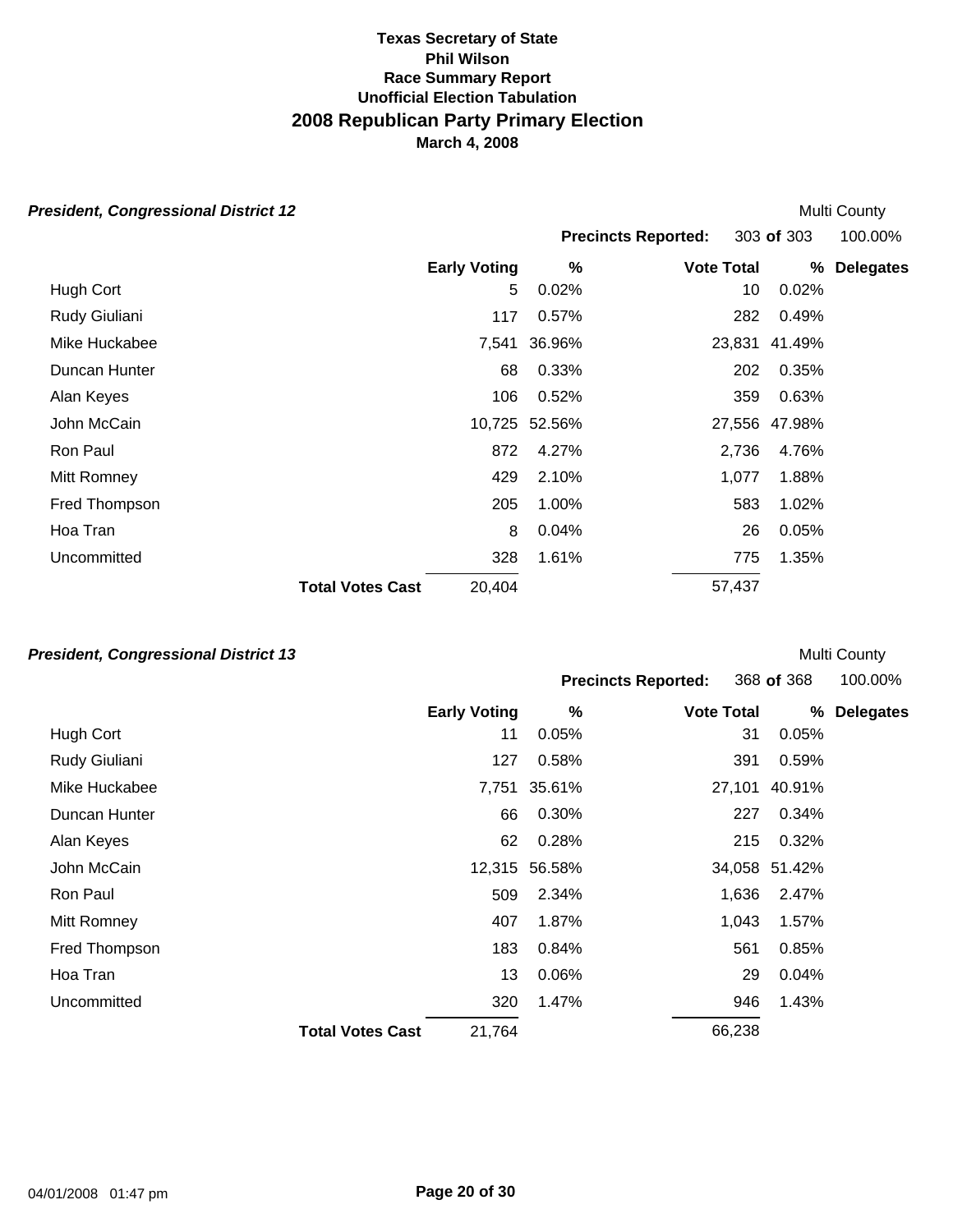# *President, Congressional District 14*

| sident, Congressional District 14 |                         |        |               |                            |               | <b>Multi County</b> |  |
|-----------------------------------|-------------------------|--------|---------------|----------------------------|---------------|---------------------|--|
|                                   |                         |        |               | <b>Precincts Reported:</b> | 269 of 269    | 100.00%             |  |
|                                   | <b>Early Voting</b>     |        | %             | <b>Vote Total</b>          | %             | <b>Delegates</b>    |  |
| Hugh Cort                         |                         | 353    | 1.33%         |                            | 0.65%<br>360  |                     |  |
| Rudy Giuliani                     |                         | 119    | 0.45%         |                            | 0.46%<br>254  |                     |  |
| Mike Huckabee                     |                         |        | 7,414 28.02%  |                            | 17,969 32.21% |                     |  |
| Duncan Hunter                     |                         | 244    | 0.92%         |                            | 0.94%<br>523  |                     |  |
| Alan Keyes                        |                         | 336    | 1.27%         |                            | 0.89%<br>497  |                     |  |
| John McCain                       |                         |        | 13,636 51.54% |                            | 27,462 49.22% |                     |  |
| Ron Paul                          |                         |        | 3,234 12.22%  |                            | 6,697 12.00%  |                     |  |
| Mitt Romney                       |                         | 596    | 2.25%         | 1,035                      | 1.86%         |                     |  |
| Fred Thompson                     |                         | 149    | 0.56%         |                            | 0.63%<br>352  |                     |  |
| Hoa Tran                          |                         | 22     | 0.08%         |                            | 0.06%<br>35   |                     |  |
| Uncommitted                       |                         | 356    | 1.35%         |                            | 1.09%<br>607  |                     |  |
|                                   | <b>Total Votes Cast</b> | 26,459 |               | 55,791                     |               |                     |  |

### *President, Congressional District 15*

|                         |       |                     |                              |                            |                             | 100.00%                                    |
|-------------------------|-------|---------------------|------------------------------|----------------------------|-----------------------------|--------------------------------------------|
|                         |       | $\%$                |                              |                            | %                           | <b>Delegates</b>                           |
|                         | 6     | 0.11%               |                              | 9                          | 0.07%                       |                                            |
|                         | 63    | 1.15%               |                              | 118                        | 0.87%                       |                                            |
|                         |       |                     |                              |                            |                             |                                            |
|                         | 34    | 0.62%               |                              | 65                         | 0.48%                       |                                            |
|                         | 29    | 0.53%               |                              | 57                         | 0.42%                       |                                            |
|                         |       |                     |                              |                            |                             |                                            |
|                         | 301   | 5.52%               |                              | 854                        | 6.33%                       |                                            |
|                         | 138   | 2.53%               |                              | 295                        | 2.19%                       |                                            |
|                         | 34    | 0.62%               |                              | 99                         | 0.73%                       |                                            |
|                         | 4     | 0.07%               |                              | 9                          | 0.07%                       |                                            |
|                         | 75    | 1.37%               |                              | 177                        | 1.31%                       |                                            |
| <b>Total Votes Cast</b> | 5,457 |                     |                              |                            |                             |                                            |
|                         |       | <b>Early Voting</b> | 1,438 26.35%<br>3,335 61.11% | <b>Precincts Reported:</b> | <b>Vote Total</b><br>13,488 | 239 of 239<br>4,065 30.14%<br>7,740 57.38% |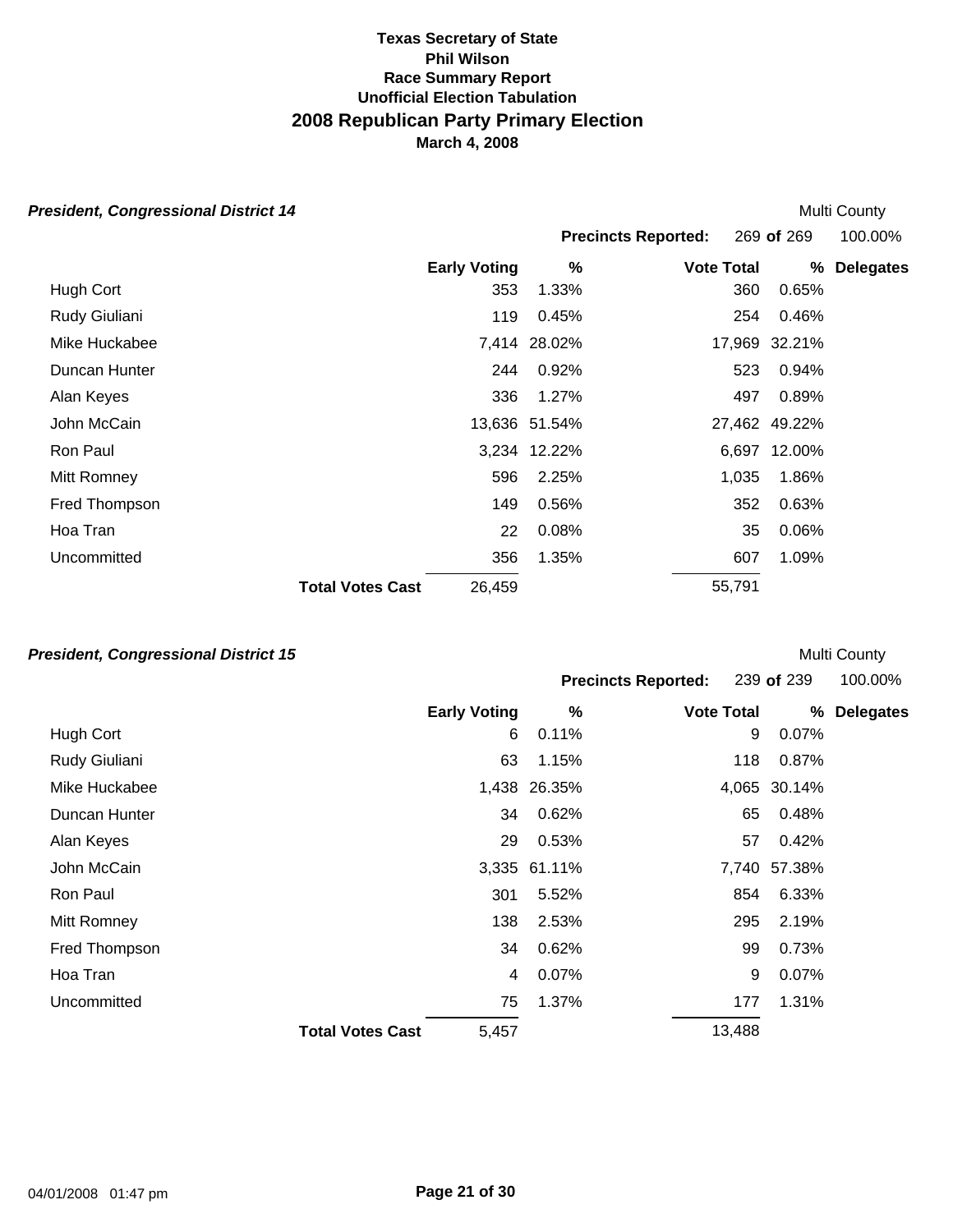| <b>President, Congressional District 16</b> |                         |                     |              |                            |               | Single County    |
|---------------------------------------------|-------------------------|---------------------|--------------|----------------------------|---------------|------------------|
|                                             |                         |                     |              | <b>Precincts Reported:</b> | 163 of 163    | 100.00%          |
|                                             |                         | <b>Early Voting</b> | %            | <b>Vote Total</b>          | %             | <b>Delegates</b> |
| Hugh Cort                                   |                         | 10                  | 0.11%        |                            | 14<br>0.08%   |                  |
| Rudy Giuliani                               |                         | 84                  | 0.89%        |                            | 1.06%<br>194  |                  |
| Mike Huckabee                               |                         |                     | 1,794 18.92% |                            | 3,936 21.41%  |                  |
| Duncan Hunter                               |                         | 36                  | 0.38%        |                            | 0.32%<br>59   |                  |
| Alan Keyes                                  |                         | 52                  | 0.55%        |                            | 104<br>0.57%  |                  |
| John McCain                                 |                         |                     | 6,598 69.57% |                            | 12,304 66.94% |                  |
| Ron Paul                                    |                         | 249                 | 2.63%        | 520                        | 2.83%         |                  |
| Mitt Romney                                 |                         | 331                 | 3.49%        | 631                        | 3.43%         |                  |
| Fred Thompson                               |                         | 137                 | 1.44%        | 252                        | 1.37%         |                  |
| Hoa Tran                                    |                         | 13                  | 0.14%        |                            | 0.15%<br>27   |                  |
| Uncommitted                                 |                         | 180                 | 1.90%        | 340                        | 1.85%         |                  |
|                                             | <b>Total Votes Cast</b> | 9,484               |              | 18,381                     |               |                  |

### *President, Congressional District 17*

|               |                                   |               | <b>Precincts Reported:</b> | 272 of 272    | 100.00%          |
|---------------|-----------------------------------|---------------|----------------------------|---------------|------------------|
|               | <b>Early Voting</b>               | %             | <b>Vote Total</b>          | %             | <b>Delegates</b> |
| Hugh Cort     |                                   | 0.03%<br>6    | 18                         | 0.03%         |                  |
| Rudy Giuliani | 89                                | 0.46%         | 255                        | 0.44%         |                  |
| Mike Huckabee | 6,840                             | 35.09%        | 23,976                     | 40.94%        |                  |
| Duncan Hunter | 82                                | 0.42%         | 235                        | 0.40%         |                  |
| Alan Keyes    | 78                                | 0.40%         | 294                        | 0.50%         |                  |
| John McCain   |                                   | 10,826 55.54% |                            | 29,559 50.47% |                  |
| Ron Paul      | 693                               | 3.56%         | 2,133                      | 3.64%         |                  |
| Mitt Romney   | 498                               | 2.55%         | 1,062                      | 1.81%         |                  |
| Fred Thompson | 210                               | 1.08%         | 580                        | 0.99%         |                  |
| Hoa Tran      |                                   | 5<br>0.03%    | 15                         | 0.03%         |                  |
| Uncommitted   | 166                               | 0.85%         | 443                        | 0.76%         |                  |
|               | <b>Total Votes Cast</b><br>19,493 |               | 58,570                     |               |                  |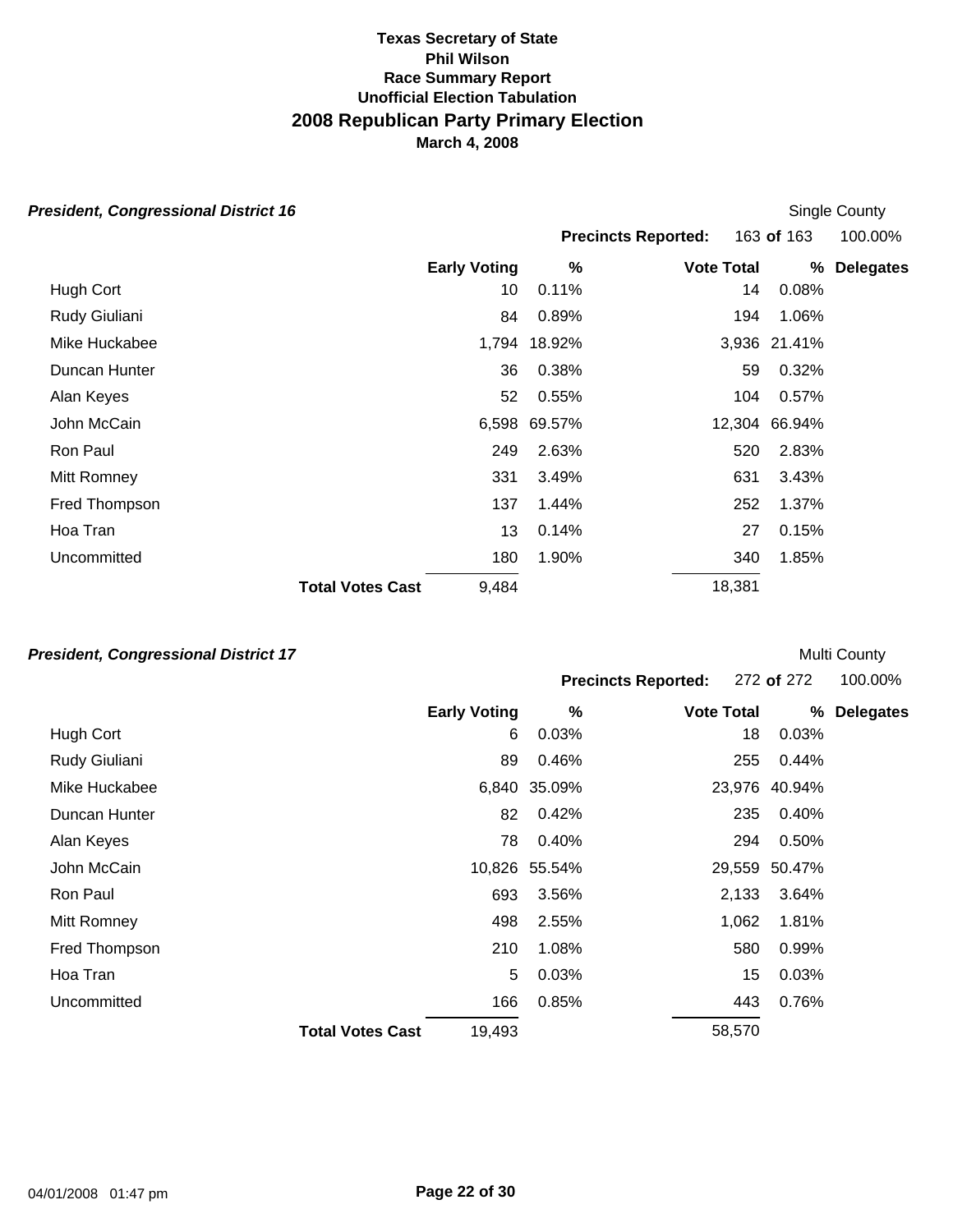|  | <b>President, Congressional District 18</b> |  |
|--|---------------------------------------------|--|
|--|---------------------------------------------|--|

| esident, Congressional District 18 |                         |                     |              |                            |        |              | Single County    |
|------------------------------------|-------------------------|---------------------|--------------|----------------------------|--------|--------------|------------------|
|                                    |                         |                     |              | <b>Precincts Reported:</b> |        | 209 of 209   | 100.00%          |
|                                    |                         | <b>Early Voting</b> | %            | <b>Vote Total</b>          |        | %            | <b>Delegates</b> |
| Hugh Cort                          |                         | 1                   | 0.03%        |                            | 3      | 0.03%        |                  |
| Rudy Giuliani                      |                         | 18                  | 0.49%        |                            | 47     | 0.45%        |                  |
| Mike Huckabee                      |                         |                     | 1,076 28.99% |                            |        | 3,570 34.12% |                  |
| Duncan Hunter                      |                         | 77                  | 2.07%        |                            | 215    | 2.05%        |                  |
| Alan Keyes                         |                         | 29                  | 0.78%        |                            | 82     | 0.78%        |                  |
| John McCain                        |                         |                     | 1,992 53.68% |                            | 5,191  | 49.61%       |                  |
| Ron Paul                           |                         | 232                 | 6.25%        |                            | 766    | 7.32%        |                  |
| Mitt Romney                        |                         | 129                 | 3.48%        |                            | 255    | 2.44%        |                  |
| Fred Thompson                      |                         | 31                  | 0.84%        |                            | 96     | 0.92%        |                  |
| Hoa Tran                           |                         | 4                   | 0.11%        |                            | 24     | 0.23%        |                  |
| Uncommitted                        |                         | 122                 | 3.29%        |                            | 215    | 2.05%        |                  |
|                                    | <b>Total Votes Cast</b> | 3,711               |              |                            | 10,464 |              |                  |

# *President, Congressional District 19*

|               |                         |                     |              | <b>Precincts Reported:</b> | 294 of 294    | 100.00%          |
|---------------|-------------------------|---------------------|--------------|----------------------------|---------------|------------------|
|               |                         | <b>Early Voting</b> | %            | <b>Vote Total</b>          | %             | <b>Delegates</b> |
| Hugh Cort     |                         | 38                  | 0.14%        | 68                         | 0.11%         |                  |
| Rudy Giuliani |                         | 119                 | 0.44%        | 260                        | 0.42%         |                  |
| Mike Huckabee |                         |                     | 9,343 34.50% |                            | 25,188 41.08% |                  |
| Duncan Hunter |                         | 72                  | 0.27%        | 135                        | 0.22%         |                  |
| Alan Keyes    |                         | 168                 | 0.62%        | 338                        | 0.55%         |                  |
| John McCain   |                         | 15,487              | 57.18%       |                            | 31,513 51.40% |                  |
| Ron Paul      |                         | 628                 | 2.32%        | 1,383                      | 2.26%         |                  |
| Mitt Romney   |                         | 546                 | 2.02%        | 943                        | 1.54%         |                  |
| Fred Thompson |                         | 273                 | 1.01%        | 736                        | 1.20%         |                  |
| Hoa Tran      |                         | 9                   | 0.03%        | 17                         | 0.03%         |                  |
| Uncommitted   |                         | 402                 | 1.48%        | 729                        | 1.19%         |                  |
|               | <b>Total Votes Cast</b> | 27,085              |              | 61,310                     |               |                  |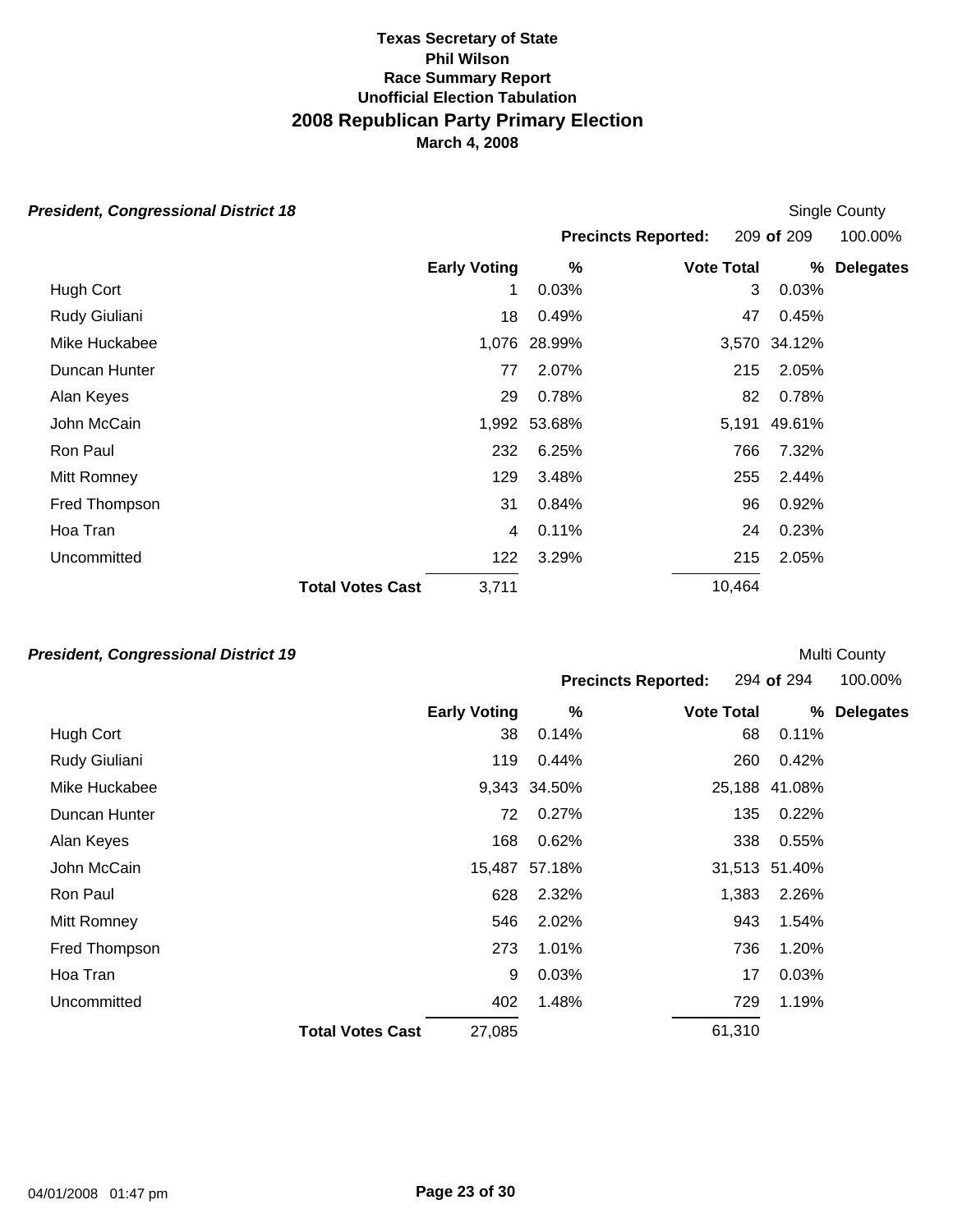| esident, Congressional District 20 |                         |                     |              |                            | Single County |                  |
|------------------------------------|-------------------------|---------------------|--------------|----------------------------|---------------|------------------|
|                                    |                         |                     |              | <b>Precincts Reported:</b> | 277 of 277    | 100.00%          |
|                                    |                         | <b>Early Voting</b> | %            | <b>Vote Total</b>          | %             | <b>Delegates</b> |
| Hugh Cort                          |                         | 2                   | 0.03%        |                            | 0.03%<br>5    |                  |
| Rudy Giuliani                      |                         | 37                  | 0.47%        | 66                         | 0.41%         |                  |
| Mike Huckabee                      |                         |                     | 2,477 31.64% |                            | 5,970 36.65%  |                  |
| Duncan Hunter                      |                         | 12                  | 0.15%        | 36                         | 0.22%         |                  |
| Alan Keyes                         |                         | 54                  | 0.69%        | 108                        | 0.66%         |                  |
| John McCain                        |                         |                     | 4,614 58.94% | 8,780                      | 53.90%        |                  |
| Ron Paul                           |                         | 340                 | 4.34%        | 743                        | 4.56%         |                  |
| Mitt Romney                        |                         | 139                 | 1.78%        | 275                        | 1.69%         |                  |
| Fred Thompson                      |                         | 52                  | 0.66%        | 104                        | 0.64%         |                  |
| Hoa Tran                           |                         | 1                   | 0.01%        |                            | 6<br>0.04%    |                  |
| Uncommitted                        |                         | 100                 | 1.28%        | 195                        | 1.20%         |                  |
|                                    | <b>Total Votes Cast</b> | 7,828               |              | 16,288                     |               |                  |

# *President, Congressional District 21*

|               |                         |                     |               | <b>Precincts Reported:</b> | 304 of 304    | 100.00%          |
|---------------|-------------------------|---------------------|---------------|----------------------------|---------------|------------------|
|               |                         | <b>Early Voting</b> | %             | <b>Vote Total</b>          | %             | <b>Delegates</b> |
| Hugh Cort     |                         | 11                  | 0.03%         | 31                         | 0.04%         |                  |
| Rudy Giuliani |                         | 162                 | 0.43%         | 327                        | 0.42%         |                  |
| Mike Huckabee |                         |                     | 10,289 27.15% |                            | 24,327 31.30% |                  |
| Duncan Hunter |                         | 81                  | 0.21%         | 186                        | 0.24%         |                  |
| Alan Keyes    |                         | 332                 | 0.88%         | 658                        | 0.85%         |                  |
| John McCain   |                         |                     | 23,269 61.40% |                            | 44,160 56.82% |                  |
| Ron Paul      |                         | 1,946               | 5.13%         | 4,557                      | 5.86%         |                  |
| Mitt Romney   |                         | 907                 | 2.39%         | 1,786                      | 2.30%         |                  |
| Fred Thompson |                         | 313                 | 0.83%         | 627                        | 0.81%         |                  |
| Hoa Tran      |                         | 11                  | 0.03%         | 20                         | 0.03%         |                  |
| Uncommitted   |                         | 579                 | 1.53%         | 1,041                      | 1.34%         |                  |
|               | <b>Total Votes Cast</b> | 37,900              |               | 77,720                     |               |                  |

Multi County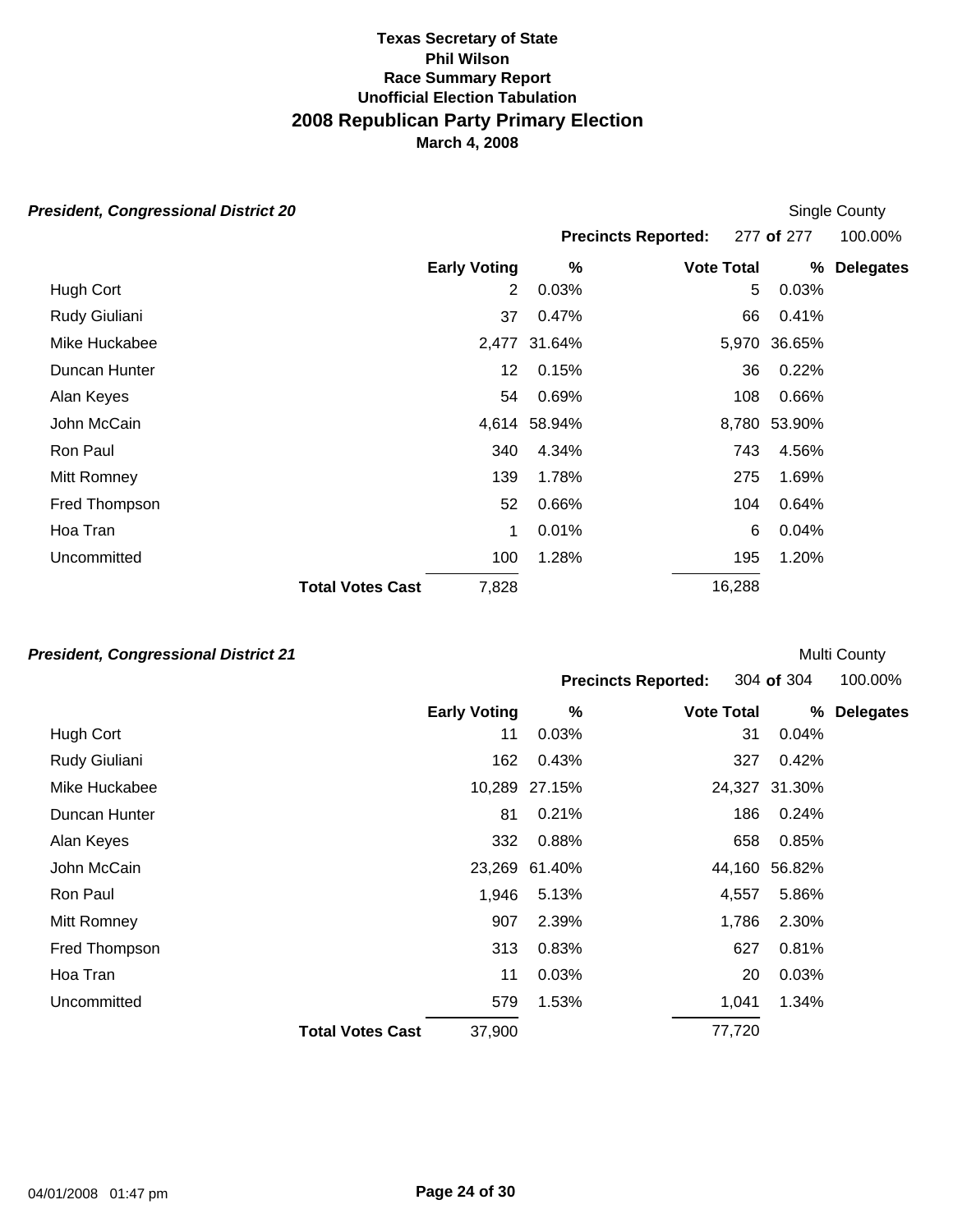Multi County

Multi County

#### *President, Congressional District 22*

|                         |        |                     |              |                            |                                                        | 100.00%                                    |
|-------------------------|--------|---------------------|--------------|----------------------------|--------------------------------------------------------|--------------------------------------------|
|                         |        | %                   |              |                            |                                                        | <b>Delegates</b>                           |
|                         | 6      | 0.02%               |              | 15                         | 0.03%                                                  |                                            |
|                         | 113    | 0.42%               |              | 233                        | 0.39%                                                  |                                            |
|                         |        |                     |              |                            |                                                        |                                            |
|                         | 335    | 1.26%               |              | 780                        | 1.30%                                                  |                                            |
|                         | 196    | 0.74%               |              | 406                        | 0.68%                                                  |                                            |
|                         | 14,571 | 54.73%              |              |                            | 50.72%                                                 |                                            |
|                         | 1,639  | 6.16%               |              |                            | 6.18%                                                  |                                            |
|                         | 1,034  | 3.88%               |              |                            | 2.95%                                                  |                                            |
|                         | 204    | 0.77%               |              | 468                        | 0.78%                                                  |                                            |
|                         | 13     | 0.05%               |              | 36                         | 0.06%                                                  |                                            |
|                         | 576    | 2.16%               |              |                            | 1.73%                                                  |                                            |
| <b>Total Votes Cast</b> | 26,624 |                     |              |                            |                                                        |                                            |
|                         |        | <b>Early Voting</b> | 7,937 29.81% | <b>Precincts Reported:</b> | <b>Vote Total</b><br>3,701<br>1,764<br>1,037<br>59,893 | 214 of 214<br>%<br>21,074 35.19%<br>30,379 |

### *President, Congressional District 23*

|               |                         |                     |              | <b>Precincts Reported:</b> | 263 of 263    | 100.00%          |
|---------------|-------------------------|---------------------|--------------|----------------------------|---------------|------------------|
|               |                         | <b>Early Voting</b> | %            | <b>Vote Total</b>          | %             | <b>Delegates</b> |
| Hugh Cort     |                         | 9                   | 0.06%        | 21                         | 0.06%         |                  |
| Rudy Giuliani |                         | 72                  | 0.46%        | 160                        | 0.49%         |                  |
| Mike Huckabee |                         |                     | 4,834 30.98% |                            | 11,179 34.58% |                  |
| Duncan Hunter |                         | 53                  | 0.34%        | 102                        | 0.32%         |                  |
| Alan Keyes    |                         | 74                  | 0.47%        | 170                        | 0.53%         |                  |
| John McCain   |                         |                     | 9,186 58.86% |                            | 17,928 55.46% |                  |
| Ron Paul      |                         | 649                 | 4.16%        | 1,312                      | 4.06%         |                  |
| Mitt Romney   |                         | 427                 | 2.74%        | 801                        | 2.48%         |                  |
| Fred Thompson |                         | 126                 | 0.81%        | 271                        | 0.84%         |                  |
| Hoa Tran      |                         | 3                   | 0.02%        | 6                          | 0.02%         |                  |
| Uncommitted   |                         | 173                 | 1.11%        | 375                        | 1.16%         |                  |
|               | <b>Total Votes Cast</b> | 15,606              |              | 32,325                     |               |                  |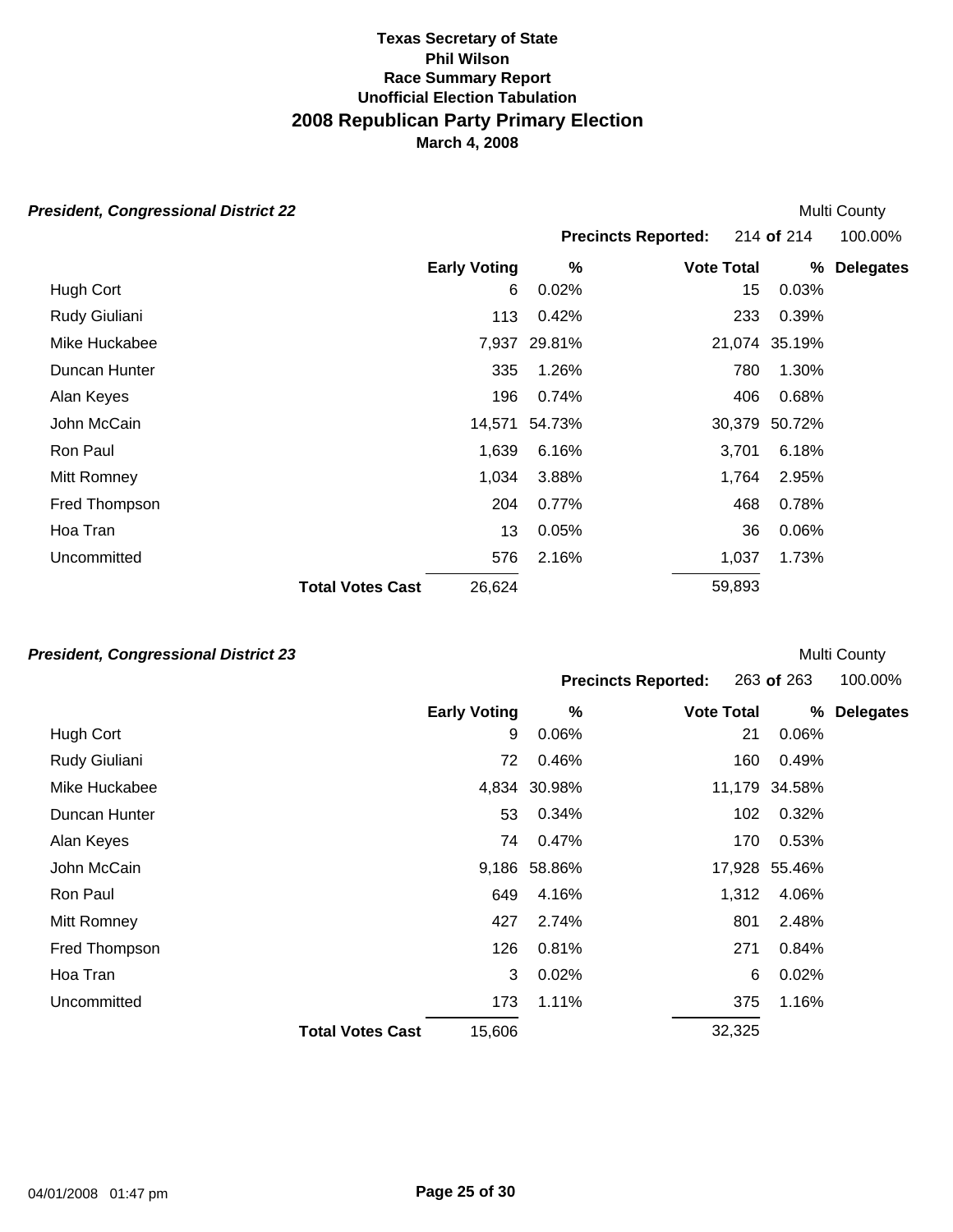# *President, Congressional District 24*

| esident, Congressional District 24 |                         |                     |              |                            | Multi County  |                  |
|------------------------------------|-------------------------|---------------------|--------------|----------------------------|---------------|------------------|
|                                    |                         |                     |              | <b>Precincts Reported:</b> | 231 of 231    | 100.00%          |
|                                    |                         | <b>Early Voting</b> | $\%$         | <b>Vote Total</b>          | %             | <b>Delegates</b> |
| Hugh Cort                          |                         | 5                   | 0.03%        |                            | 0.03%<br>12   |                  |
| Rudy Giuliani                      |                         | 62                  | 0.39%        |                            | 0.38%<br>159  |                  |
| Mike Huckabee                      |                         |                     | 6,466 40.43% |                            | 18,453 44.44% |                  |
| Duncan Hunter                      |                         | 69                  | 0.43%        |                            | 0.39%<br>162  |                  |
| Alan Keyes                         |                         | 85                  | 0.53%        | 276                        | 0.66%         |                  |
| John McCain                        |                         | 8,105               | 50.68%       | 19,268                     | 46.40%        |                  |
| Ron Paul                           |                         | 589                 | 3.68%        | 1,747                      | 4.21%         |                  |
| Mitt Romney                        |                         | 355                 | 2.22%        |                            | 795<br>1.91%  |                  |
| Fred Thompson                      |                         | 131                 | 0.82%        | 321                        | 0.77%         |                  |
| Hoa Tran                           |                         | 9                   | 0.06%        |                            | 0.06%<br>24   |                  |
| Uncommitted                        |                         | 118                 | 0.74%        |                            | 0.73%<br>305  |                  |
|                                    | <b>Total Votes Cast</b> | 15,994              |              | 41,522                     |               |                  |

# *President, Congressional District 25*

|               |                         |        |              | <b>Precincts Reported:</b> | 248 of 248    | 100.00%          |
|---------------|-------------------------|--------|--------------|----------------------------|---------------|------------------|
|               | <b>Early Voting</b>     |        | %            | <b>Vote Total</b>          | %             | <b>Delegates</b> |
| Hugh Cort     |                         | 6      | 0.04%        | 13                         | 0.04%         |                  |
| Rudy Giuliani |                         | 40     | 0.30%        | 115                        | 0.35%         |                  |
| Mike Huckabee |                         |        | 3,830 28.55% |                            | 10,535 31.73% |                  |
| Duncan Hunter |                         | 29     | 0.22%        | 91                         | 0.27%         |                  |
| Alan Keyes    |                         | 70     | 0.52%        | 175                        | 0.53%         |                  |
| John McCain   |                         |        | 7,006 52.22% |                            | 15,775 47.51% |                  |
| Ron Paul      |                         |        | 1,969 14.68% |                            | 5,494 16.55%  |                  |
| Mitt Romney   |                         | 258    | 1.92%        | 539                        | 1.62%         |                  |
| Fred Thompson |                         | 100    | 0.75%        | 247                        | 0.74%         |                  |
| Hoa Tran      |                         | 3      | 0.02%        | 4                          | 0.01%         |                  |
| Uncommitted   |                         | 106    | 0.79%        | 213                        | 0.64%         |                  |
|               | <b>Total Votes Cast</b> | 13,417 |              | 33,201                     |               |                  |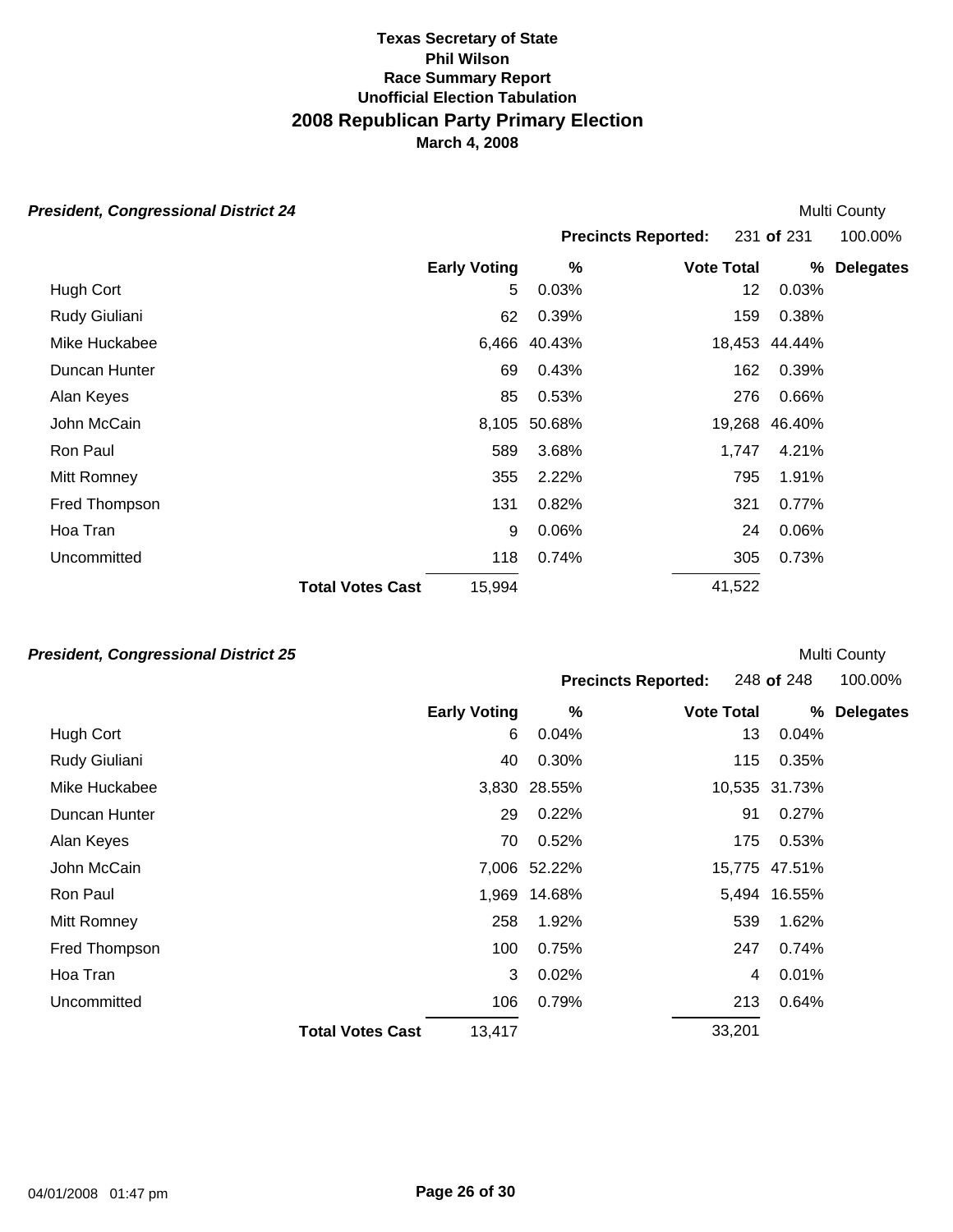#### *President, Congressional District 26*

|               |                         |                     |        | <b>Precincts Reported:</b> |        | 265 of 265 | 100.00%          |
|---------------|-------------------------|---------------------|--------|----------------------------|--------|------------|------------------|
|               |                         | <b>Early Voting</b> | %      | <b>Vote Total</b>          |        | %          | <b>Delegates</b> |
| Hugh Cort     |                         | 2                   | 0.01%  |                            | 6      | 0.01%      |                  |
| Rudy Giuliani |                         | 90                  | 0.41%  |                            | 201    | 0.39%      |                  |
| Mike Huckabee |                         | 8,861               | 40.02% |                            | 22,685 | 44.18%     |                  |
| Duncan Hunter |                         | 84                  | 0.38%  |                            | 196    | 0.38%      |                  |
| Alan Keyes    |                         | 181                 | 0.82%  |                            | 488    | 0.95%      |                  |
| John McCain   |                         | 10,929              | 49.35% |                            | 23,217 | 45.22%     |                  |
| Ron Paul      |                         | 961                 | 4.34%  |                            | 2,348  | 4.57%      |                  |
| Mitt Romney   |                         | 577                 | 2.61%  |                            | 1,159  | 2.26%      |                  |
| Fred Thompson |                         | 180                 | 0.81%  |                            | 461    | 0.90%      |                  |
| Hoa Tran      |                         | 8                   | 0.04%  |                            | 16     | 0.03%      |                  |
| Uncommitted   |                         | 271                 | 1.22%  |                            | 569    | 1.11%      |                  |
|               | <b>Total Votes Cast</b> | 22,144              |        |                            | 51,346 |            |                  |
|               |                         |                     |        |                            |        |            |                  |

### *President, Congressional District 27*

|                            |            | .       |
|----------------------------|------------|---------|
| <b>Precincts Reported:</b> | 219 of 219 | 100.00% |
|                            |            |         |

Multi County

|               | <b>Early Voting</b>              | $\%$         | <b>Vote Total</b> | %             | <b>Delegates</b> |
|---------------|----------------------------------|--------------|-------------------|---------------|------------------|
| Hugh Cort     | 5                                | 0.06%        | 6                 | 0.03%         |                  |
| Rudy Giuliani | 54                               | 0.65%        | 124               | 0.61%         |                  |
| Mike Huckabee |                                  | 1,996 24.16% |                   | 5,701 27.83%  |                  |
| Duncan Hunter | 37                               | 0.45%        | 62                | 0.30%         |                  |
| Alan Keyes    | 32                               | 0.39%        | 108               | 0.53%         |                  |
| John McCain   |                                  | 5,487 66.41% |                   | 12,760 62.30% |                  |
| Ron Paul      | 352                              | 4.26%        | 972               | 4.75%         |                  |
| Mitt Romney   | 162                              | 1.96%        | 389               | 1.90%         |                  |
| Fred Thompson | 59                               | 0.71%        | 173               | 0.84%         |                  |
| Hoa Tran      | 3                                | 0.04%        | 7                 | 0.03%         |                  |
| Uncommitted   | 75                               | 0.91%        | 180               | 0.88%         |                  |
|               | 8,262<br><b>Total Votes Cast</b> |              | 20,482            |               |                  |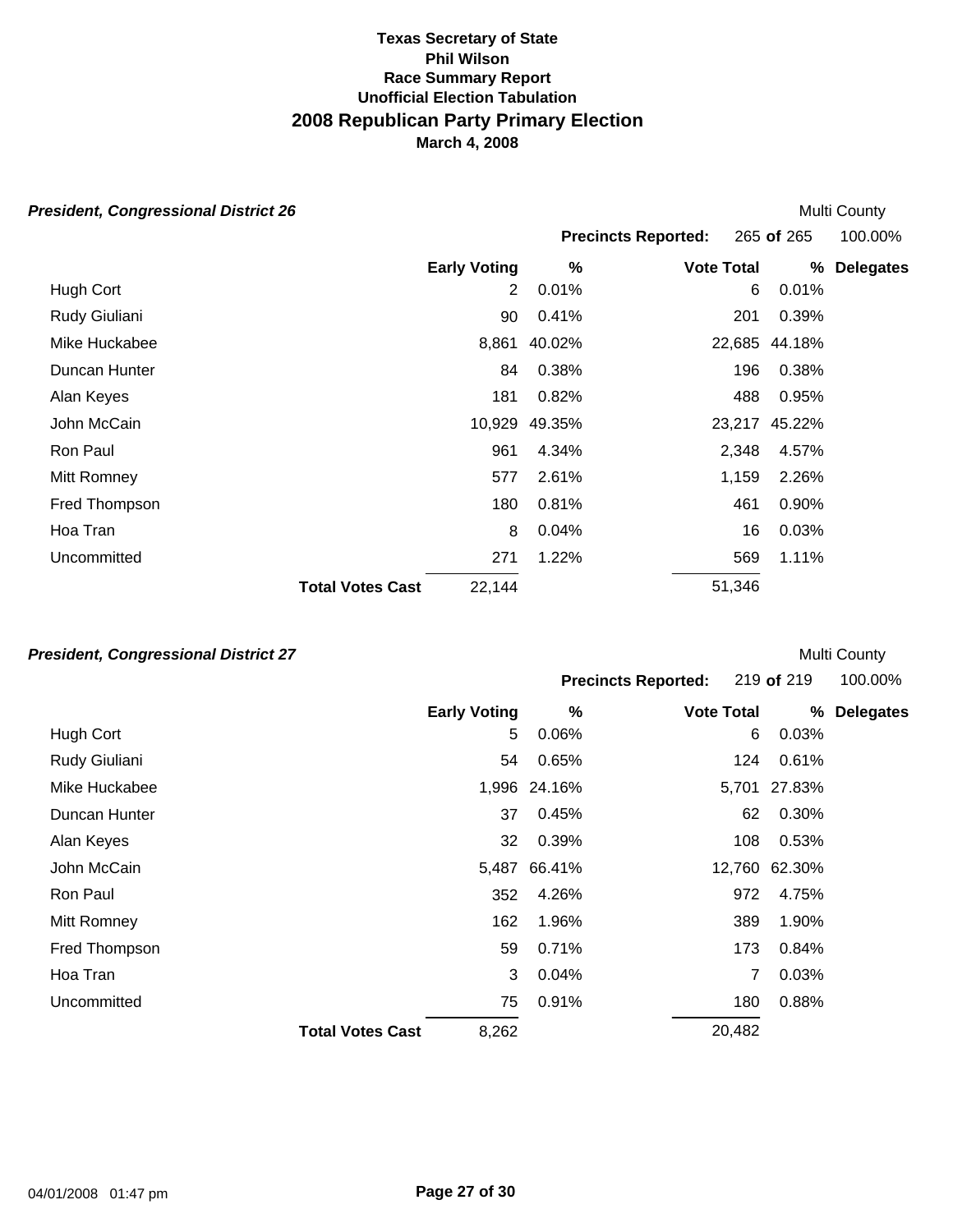# *President, Congressional District 28*

| esident, Congressional District 28 |                         |                     |              |                            |              | <b>Multi County</b> |
|------------------------------------|-------------------------|---------------------|--------------|----------------------------|--------------|---------------------|
|                                    |                         |                     |              | <b>Precincts Reported:</b> | 225 of 225   | 100.00%             |
|                                    |                         | <b>Early Voting</b> | $\%$         | <b>Vote Total</b>          | %            | <b>Delegates</b>    |
| Hugh Cort                          |                         | 10                  | 0.12%        | 18                         | 0.09%        |                     |
| Rudy Giuliani                      |                         | 66                  | 0.77%        | 124                        | 0.63%        |                     |
| Mike Huckabee                      |                         |                     | 2,570 29.93% |                            | 7,130 35.99% |                     |
| Duncan Hunter                      |                         | 25                  | 0.29%        | 41                         | 0.21%        |                     |
| Alan Keyes                         |                         | 44                  | 0.51%        | 106                        | 0.54%        |                     |
| John McCain                        |                         | 5,061               | 58.94%       | 10,687                     | 53.95%       |                     |
| Ron Paul                           |                         | 390                 | 4.54%        | 916                        | 4.62%        |                     |
| Mitt Romney                        |                         | 206                 | 2.40%        | 397                        | 2.00%        |                     |
| Fred Thompson                      |                         | 63                  | 0.73%        | 119                        | 0.60%        |                     |
| Hoa Tran                           |                         | 4                   | 0.05%        |                            | 5<br>0.03%   |                     |
| Uncommitted                        |                         | 148                 | 1.72%        | 267                        | 1.35%        |                     |
|                                    | <b>Total Votes Cast</b> | 8,587               |              | 19,810                     |              |                     |

# *President, Congressional District 29*

|               |                         |       | <b>Precincts Reported:</b> |                   | 153 of 153 |              | 100.00%          |  |
|---------------|-------------------------|-------|----------------------------|-------------------|------------|--------------|------------------|--|
|               | <b>Early Voting</b>     |       | %                          | <b>Vote Total</b> |            | %            | <b>Delegates</b> |  |
| Hugh Cort     |                         | 4     | 0.11%                      |                   | 8          | 0.09%        |                  |  |
| Rudy Giuliani |                         | 16    | 0.44%                      |                   | 44         | 0.51%        |                  |  |
| Mike Huckabee |                         |       | 1,315 36.00%               |                   |            | 3,488 40.63% |                  |  |
| Duncan Hunter |                         | 45    | 1.23%                      |                   | 108        | 1.26%        |                  |  |
| Alan Keyes    |                         | 19    | 0.52%                      |                   | 50         | 0.58%        |                  |  |
| John McCain   |                         |       | 1,829 50.07%               |                   | 3,991      | 46.49%       |                  |  |
| Ron Paul      |                         | 224   | 6.13%                      |                   | 521        | 6.07%        |                  |  |
| Mitt Romney   |                         | 88    | 2.41%                      |                   | 148        | 1.72%        |                  |  |
| Fred Thompson |                         | 29    | 0.79%                      |                   | 76         | 0.89%        |                  |  |
| Hoa Tran      |                         | 3     | 0.08%                      |                   |            | 0.08%        |                  |  |
| Uncommitted   |                         | 81    | 2.22%                      |                   | 144        | 1.68%        |                  |  |
|               | <b>Total Votes Cast</b> | 3,653 |                            |                   | 8,585      |              |                  |  |

Single County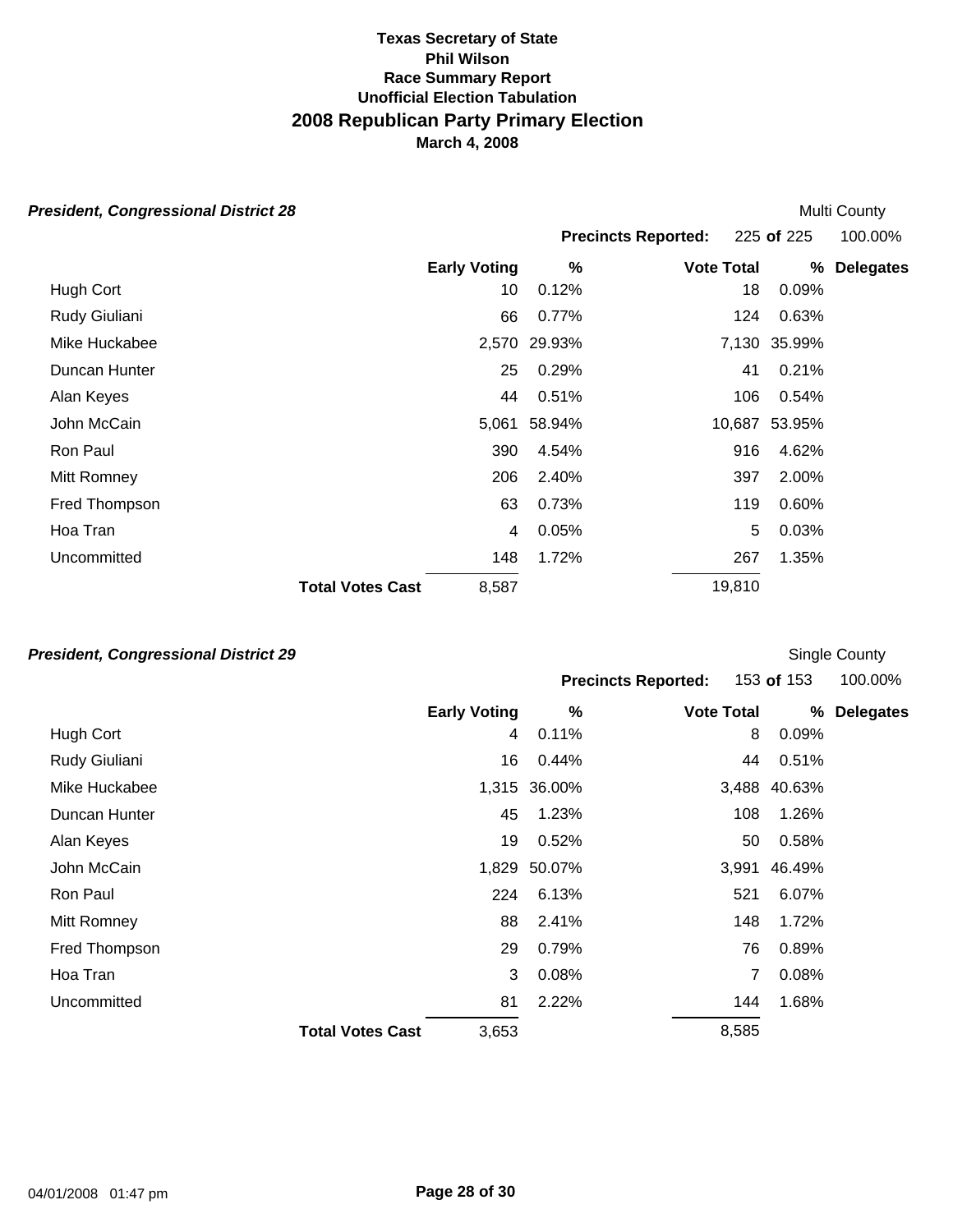| <b>President, Congressional District 30</b> |  |
|---------------------------------------------|--|
|---------------------------------------------|--|

| esident, Congressional District 30 |                         |                     |              |                            |       | Single County |                  |
|------------------------------------|-------------------------|---------------------|--------------|----------------------------|-------|---------------|------------------|
|                                    |                         |                     |              | <b>Precincts Reported:</b> |       | 242 of 242    | 100.00%          |
|                                    |                         | <b>Early Voting</b> | %            | <b>Vote Total</b>          |       | %             | <b>Delegates</b> |
| Hugh Cort                          |                         | 5                   | 0.14%        |                            | 12    | 0.14%         |                  |
| Rudy Giuliani                      |                         | 18                  | 0.51%        |                            | 42    | 0.48%         |                  |
| Mike Huckabee                      |                         |                     | 1,375 38.72% |                            | 3,731 | 42.59%        |                  |
| Duncan Hunter                      |                         | 14                  | 0.39%        |                            | 28    | 0.32%         |                  |
| Alan Keyes                         |                         | 21                  | 0.59%        |                            | 69    | 0.79%         |                  |
| John McCain                        |                         |                     | 1,854 52.21% |                            | 4,202 | 47.96%        |                  |
| Ron Paul                           |                         | 129                 | 3.63%        |                            | 420   | 4.79%         |                  |
| Mitt Romney                        |                         | 61                  | 1.72%        |                            | 121   | 1.38%         |                  |
| Fred Thompson                      |                         | 42                  | 1.18%        |                            | 79    | 0.90%         |                  |
| Hoa Tran                           |                         | 3                   | 0.08%        |                            | 3     | 0.03%         |                  |
| Uncommitted                        |                         | 29                  | 0.82%        |                            | 54    | 0.62%         |                  |
|                                    | <b>Total Votes Cast</b> | 3,551               |              |                            | 8,761 |               |                  |

*President, Congressional District 31* 

|               |                                   |              | <b>Precincts Reported:</b> |                   | 220 of 220 |               | 100.00%          |
|---------------|-----------------------------------|--------------|----------------------------|-------------------|------------|---------------|------------------|
|               | <b>Early Voting</b>               |              | %                          | <b>Vote Total</b> |            | %             | <b>Delegates</b> |
| Hugh Cort     |                                   | 5            | 0.02%                      |                   | 15         | 0.03%         |                  |
| Rudy Giuliani | 82                                |              | 0.33%                      |                   | 203        | 0.36%         |                  |
| Mike Huckabee |                                   | 7,479 30.32% |                            |                   |            | 18,939 34.00% |                  |
| Duncan Hunter | 76                                |              | 0.31%                      |                   | 172        | 0.31%         |                  |
| Alan Keyes    | 117                               |              | 0.47%                      |                   | 303        | 0.54%         |                  |
| John McCain   | 14,332 58.11%                     |              |                            |                   |            | 29,753 53.42% |                  |
| Ron Paul      | 1,524                             |              | 6.18%                      |                   | 4,009      | 7.20%         |                  |
| Mitt Romney   | 562                               |              | 2.28%                      |                   | 1,140      | 2.05%         |                  |
| Fred Thompson | 208                               |              | 0.84%                      |                   | 514        | 0.92%         |                  |
| Hoa Tran      |                                   | 3            | 0.01%                      |                   | 7          | 0.01%         |                  |
| Uncommitted   | 276                               |              | 1.12%                      |                   | 642        | 1.15%         |                  |
|               | <b>Total Votes Cast</b><br>24,664 |              |                            |                   | 55,697     |               |                  |